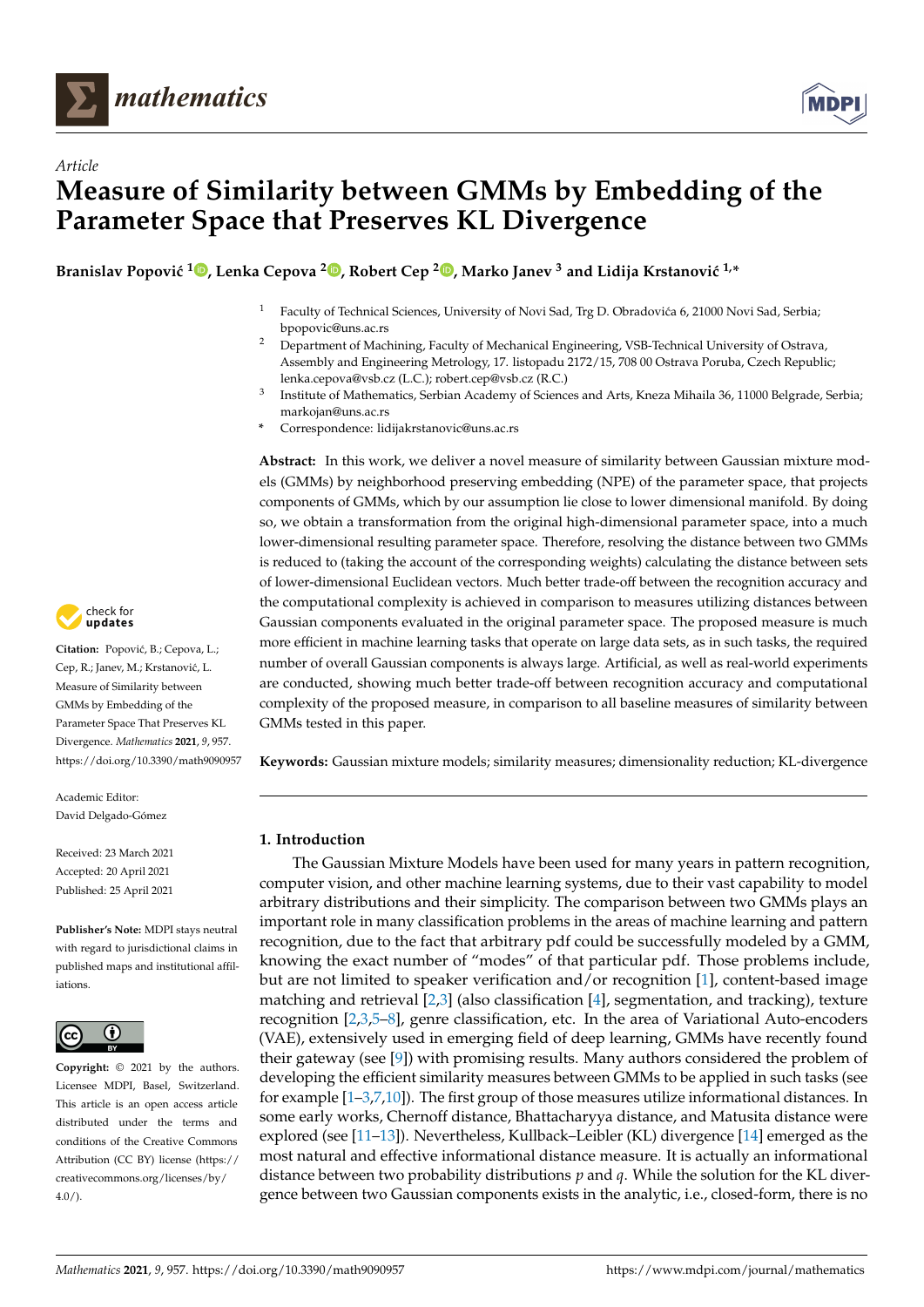analytic solution for the KL divergence between arbitrary GMMs, which is very important for various applications. The straight-forward solution of the mentioned problem is to calculate KL divergence between two GMMs via the Monte-Carlo method (see [\[10\]](#page-19-8)). However, it is almost always an unacceptably computationally expensive solution, especially when dealing with a huge amount of data and large dimensionality of the underlying feature space. Thus, many researchers proposed different approximations for the KL divergence, trying to obtain acceptable precision in recognition tasks of interest. In [\[2\]](#page-19-1), one such approximation is proposed and applied in image retrieval task as a measure of similarity between images. In [\[10\]](#page-19-8), lower and upper approximation bounds are delivered by the same authors. Experiments are conducted on synthetic data, as well as in speaker verification task. In [\[1\]](#page-19-0), accurate approximation built upon Unscented Transform is delivered and applied within a speaker recognition task in a computationally efficient manner. In [\[15\]](#page-19-12), the authors proposed a novel approach to online estimation of pdf's, based on kernel density estimation. The second group of measures utilize informational geometry. In [\[16\]](#page-19-13), the authors proposed a metric on the space of multivariate Gaussians by parameterizing that space as the Riemannian symmetric space. In [\[3\]](#page-19-2), motivated by the mentioned paper and the efficient application of vector-based Earth-Movers Distance (EMD) metrics (see [\[17\]](#page-19-14)) applied in various recognition tasks (see for example [\[18\]](#page-19-15)), and their extension to GMMs in texture classification task proposed in [\[6\]](#page-19-16), the authors proposed sparse EMD methodology for Image Matching based on GMMs. An unsupervised sparse learning methodology is presented in order to construct EMD measure, where the sparse property of the underlying problem is assumed. In experiments, it proved to be more efficient and robust than the conventional EMD measure. Their EMD approach utilizes information geometry based ground distances between component Gaussians, introduced in [\[16\]](#page-19-13). On the other hand, their supervised sparse EMD approach uses an effective pair-wise-based method in order to learn GMM EMD metric among GMMs. Both of these methods were evaluated using synthetic as well as real data, as part of texture recognition and image retrieval tasks. Higher recognition accuracy is obtained in comparison to some state-of-the-art methods. In [\[7\]](#page-19-7), the method proposed in [\[3\]](#page-19-2) was expanded. A study concerning ground distances and image features such as Local Binary Pattern (LBP) descriptor, SIFT, high-level features generated by deep convolution networks, covariance descriptor, and Gabor filter is also presented.

One of the main issues in pattern recognition and machine learning as a whole is that data are represented in high-dimensional spaces. This problem appears in many applications, such as information retrieval (and especially image retrieval), text categorization, texture recognition, and appearance-based object recognition. Thus, the goal is to develop the appropriate representation for complex data. The variety of dimensionality reduction techniques are designed in order to cope with this issue, targeting problems such as "curse of dimensionality" and computational complexity in the recognition phase of ML task. They tend to increase discrimination of the transformed features, which now lie either on a subspace of the original high dimensional feature space, or more generally, on some lower dimensional manifold embedded into it. Those are the so called *manifold learning* techniques. Some of the most commonly used subspace techniques, such as Linear Discriminant Analysis (LDA) [\[19\]](#page-19-17) and maximum margin criterion (MMC) [\[3,](#page-19-2)[20\]](#page-19-18), trained in a supervised manner, or for example Principal Component Analysis (PCA) [\[21\]](#page-19-19), trained in an unsupervised manner, handle this issue by trying to increase discrimination of the transformed features, and to decrease computational complexity during recognition. Some of the frequently used manifold learning techniques are Isomap [\[22\]](#page-19-20), Laplacian Eigenmaps (LE) [\[23\]](#page-19-21), Locality Preserving Projections (LPP) [\[24\]](#page-19-22) (approach based on LE), and Local Linear Embedding (LLE) [\[25\]](#page-19-23). The LE method explores the connection between the graph Laplasian and the Laplace Beltrami operator, in order to project features in a locally-preserving manner. Nevertheless, it is only to be used in various spectral clustering applications, as it cannot deal with unseen data. An approach based on LE, called Locality Preserving Projections (LPP) (see [\[24\]](#page-19-22)), manages to resolve the previous problem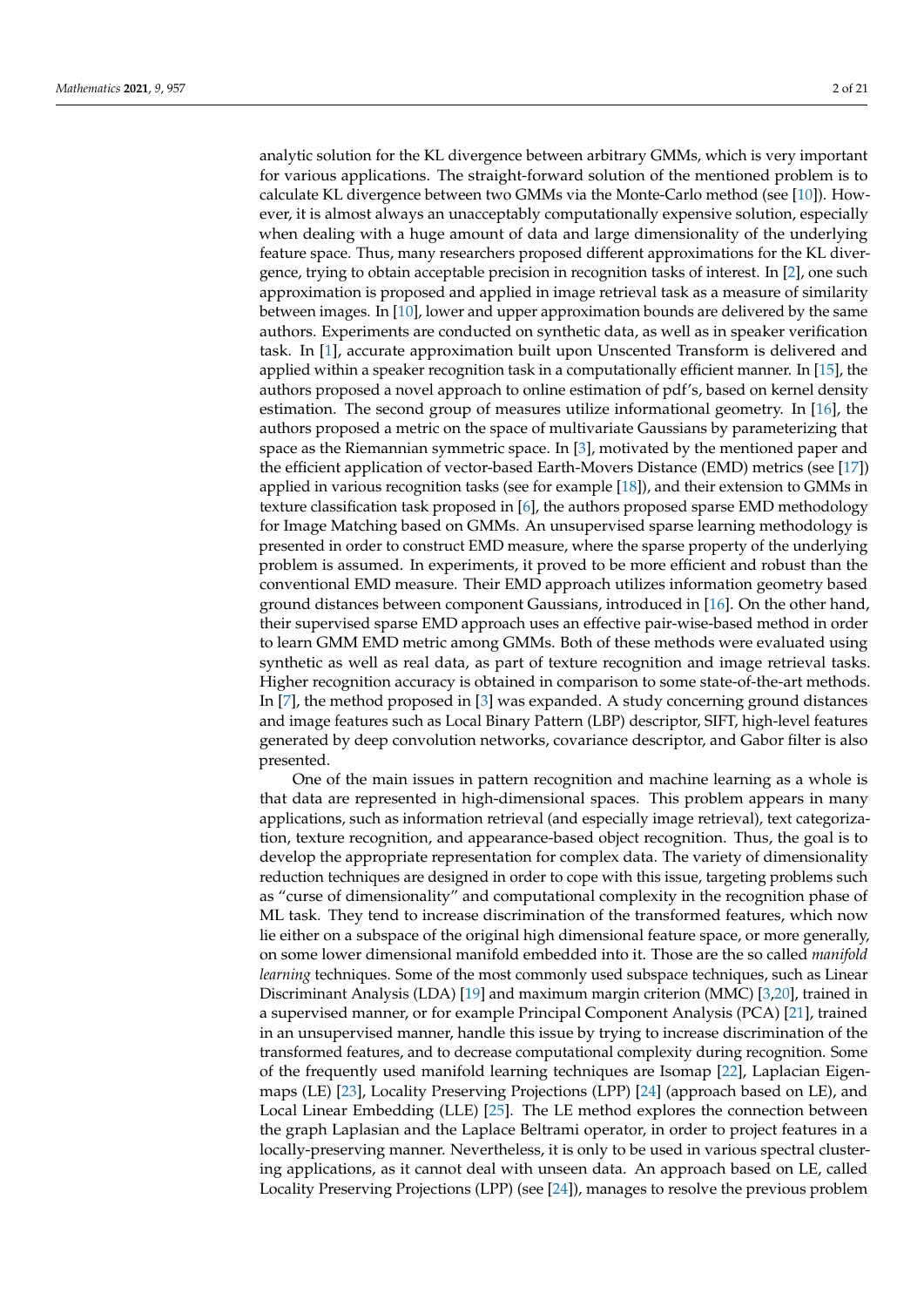by learning linear projective map which best "fits" in the manifold, therefore preserving local properties of the data in the transformed space. In this way, we can transform any unseen data into a low-dimensional space, which can be applied in a number of pattern recognition and machine learning tasks. In [\[26\]](#page-19-24), the authors proposed the Neighborhood Preserving Embedding (NPE) methodology that, similarly to LPP, aims to preserve the local neighborhood structure on data manifold, but it learns not only the projective matrix which projects the original features to lower-dimensional Euclidean feature space, but also, as an intermediate optimization step, the weights that extract the neighborhood information in the original feature space. In [\[27\]](#page-19-25), some of the previously mentioned methods, such as LE and LLE, are generalized. An example of LE is given for the Riemannian manifold of positive-definite matrices, and applied as part of image segmentation task. Note that the mentioned dimensionality reduction techniques are applicable in many recent engineering and scientific fields, such as social network analysis and intelligent communications (see for example [\[28,](#page-20-0)[29\]](#page-20-1) , published within a special issue presented in an editorial article [\[30\]](#page-20-2)).

In many machine learning systems, the trade-off between recognition accuracy and computational efficiency is very important for those to be applicable in real-life. In this work, we construct a novel measure of similarity between arbitrary GMMs, with an emphasis on lowering the complexity of the representation of all GMMs used in a particular system. Our aim is to investigate the assumption that the parameters of full covariance Gaussians, i.e., the components of GMMs, lie close to each other in a lower-dimensional surface embedded in the cone of positive definite matrices for the particular recognition task. Note that this is contrary to the assumption that data themselves lie on the lowerdimensional manifold embedded in the feature space. We actually use the NPE-based idea in order to reduce the projection matrix *A*, but we apply it on the parameter space of Gaussian components. The matrix *A* projects the parameters of Gaussian components to a lower-dimensional space. Local neighborhood information from the original parameter space is preserved. Let  $\mathcal{N}(\mu_i, \Sigma_i)$ ,  $i = 1, \ldots, M$  be a set of all Gaussian components, and *M* is the number of Gaussians for the particular task. We assume that parameters of any multivariate Gaussian component  $\mathcal{N}(\mu_i, \Sigma_i)$ , given as vectorized pair  $(\mu_i, \Sigma_i)$ , live in a high-dimensional parameter space. Each Gaussian component is then assigned to a node of undirected weighted graph. The graph weights *Wij* are learned in the intermediate optimization step, forming the weight matrix *W*, where instead of the Euclidean distance figuring in the particular cost functional that is used in baseline NPE operating on feature space, we use a specified measure of similarity between Gaussian components and plug it into the cost functional. The ground distances between Gaussians  $N(\mu_i, \Sigma_i)$  and  $N(\mu_j, \Sigma_j)$ , proposed in [\[3](#page-19-2)[,16\]](#page-19-13), are based on information geometry. We name the proposed GMM similarity measure as GMM-NPE.

#### <span id="page-2-1"></span>**2. GMM Similarity Measures**

KL divergence is the most natural measure between probability distributions *p* and *q*. The measure is defined as  $KL(p||q) = \int_{\mathbb{R}^d} p(x) \log \frac{p(x)}{q(x)} dx$ . However, as mentioned in the previous section, in the case of GMMs, it cannot be expressed as the closed-form solution.

The straightforward, but at the same time the most expensive, is a computation calculated by using the standard Monte-Carlo method (see [\[31\]](#page-20-3)). The idea is to sample the probability distribution *f* by using i.i.d. samples  $x_i$ ,  $i = 1, ..., N$ , such that  $E_f\left[\ln \frac{f(x)}{g(x)}\right] =$  $KL(f||g)$ . It is given by:

<span id="page-2-0"></span>
$$
KL_{MC}(f||g) \approx \frac{1}{N} \sum_{i=1}^{N} \ln \frac{f(x_i)}{g(x_i)}.
$$
\n(1)

Although it is the most accurate, the Monte-Carlo approximation [\(1\)](#page-2-0) is computationally unacceptably expensive in real world applications, especially in recent years, when there is a huge amount of data present (big data) in almost all potential areas of interest. In order to cope with the mentioned problem, i.e., to obtain fast, but at the same time accurate, approximation, various approximations of the KL-divergence between two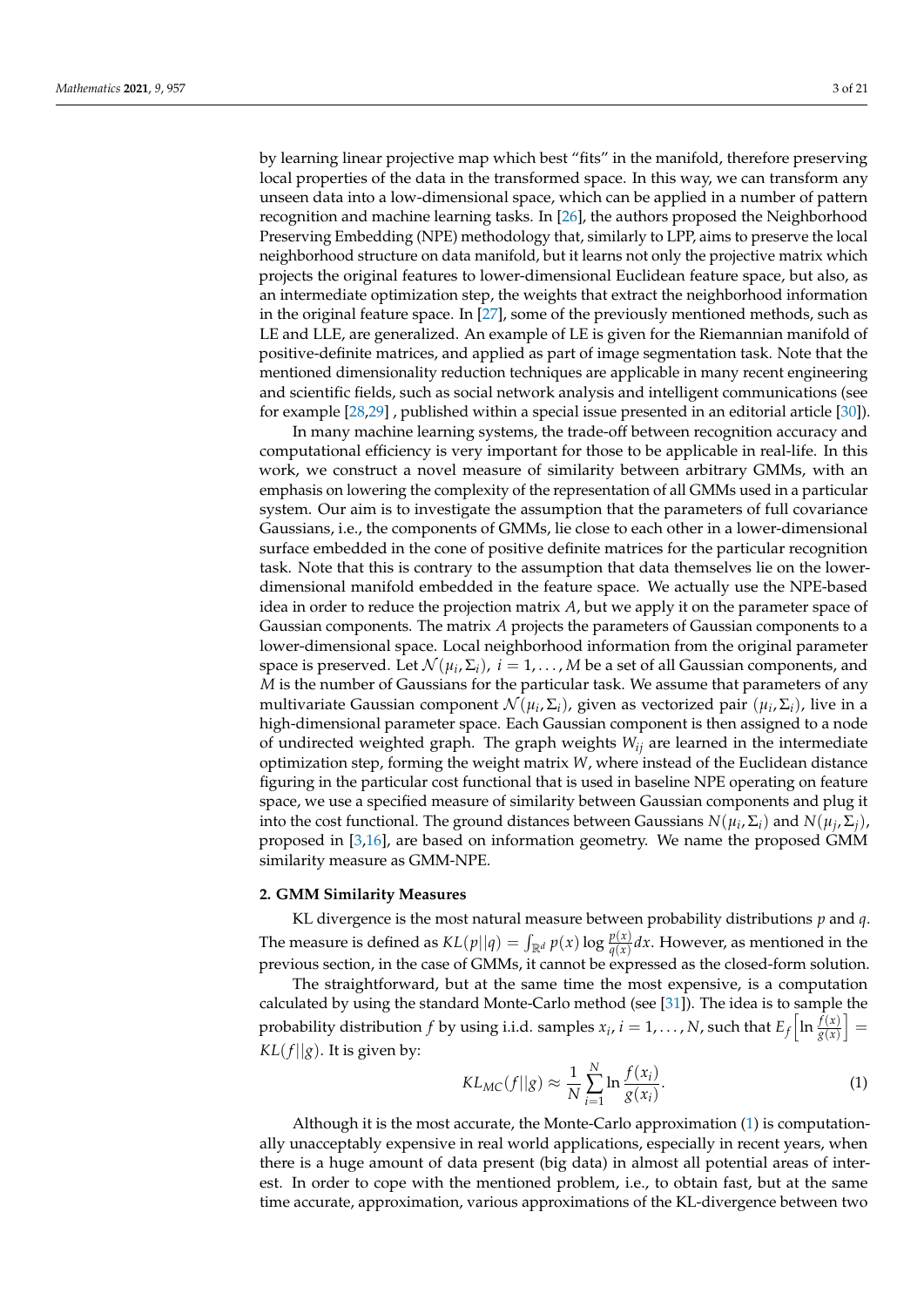GMMs are proposed in [\[2–](#page-19-1)[31\]](#page-20-3). The roughest approximation is based on the convexity of the KL-divergence [\[32\]](#page-20-4) and for two GMMs  $f = \sum_{i=1}^{n} \alpha_i f_i$  and  $g = \sum_{j=1}^{m} \beta_j g_j$ , it holds

<span id="page-3-0"></span>
$$
KL(f||g) \le \sum_{i,j} \alpha_i \beta_j KL(f_i||g_j), \tag{2}
$$

where  $f_i = \mathcal{N}(\Sigma_i, \mu_i)$  and  $g_j = \mathcal{N}(\Sigma_j, \mu_j)$  are Gaussian components of the corresponding mixtures, while  $\alpha_i > 0$ ,  $\beta_j > 0$  are corresponding weights, satisfying  $\sum_i \alpha_i = 1$ ,  $\sum_i \beta_j = 1$ . The "roughest" approximation by upper bound [\(2\)](#page-3-0), yielding the weighted average version given by

<span id="page-3-1"></span>
$$
KL_{WE}(f||g) \approx \sum_{i,j} \alpha_i \beta_j KL(f_i||g_j)
$$
\n(3)

plays special role in the case when Gaussians from different GMMs stand far from each other. On the other hand, KL divergence *KL*(*f<sup>i</sup>* ||*gj*) between corresponding Gaussians exists in the closed-form given by

<span id="page-3-3"></span>
$$
KL(f_i||g_j) = \ln \frac{|\Sigma_{f_i}|}{|\Sigma_{g_j}|} + Tr\left[\Sigma_{g_j}^{-1}\Sigma_{f_i}\right] + (\mu_{f_i} - \mu_{g_j})^T \Sigma_{g_j}^{-1} (\mu_{f_i} - \mu_{g_j}) - d,\tag{4}
$$

so that [\(3\)](#page-3-1) is computationally much cheaper than the Monte-Carlo approximation [\(1\)](#page-2-0).

Various approximations of the KL divergence between two GMMs were proposed in [\[1,](#page-19-0)[2,](#page-19-1)[10\]](#page-19-8) and efficiently applied in real world problems, such as speech recognition, image retrieval, or speaker identification. For example, in [\[2\]](#page-19-1), the Matching-based Approximation given by

<span id="page-3-2"></span>
$$
KL_{MB}(f||g) \approx \sum_{i} \alpha_i \left[ \min_{j} KL(f_i||g_j) + \log\left(\frac{\alpha_i}{\beta_j}\right) \right]
$$
(5)

is proposed, based on the assumption that the element  $g_j$ , i.e., the one that is most proximate to  $f_i$ , dominates the integral  $\int f_i \log g$ . Motivated by [\(5\)](#page-3-2), more efficient matching based approximation is given by

$$
KL_{MBS}(f||g) \approx \sum_{i} \alpha_i \min_{j} KL(f_i||g_j),
$$
\n(6)

showing good performances when the Gaussians figuring in *f* and those figuring in *g* are mostly far apart, but shows inappropriate if there is significant overlapping among Gaussian components of *f* and *g*. The authors proposed the Unscented Transform-based approximation as a way to deal with those overlapping situations. The Unscented Transformation is a mathematical function used to estimate the statistics of a random variable to which a nonlinear transformation is applied (see [\[33\]](#page-20-5)). If it holds that  $KL(f||g)$  =  $\int_{\mathbb{R}^d} f \log f - \int_{\mathbb{R}^d} f \log g$ , the unscented transform approach tends to approximate integral  $\int_{\mathbb{R}^d} f_i \log g$  as

$$
\int_{\mathbb{R}^d} f_i \log g \approx \frac{1}{2d} \sum_{k=1}^{2d} \log g(x_{i,k})
$$
\n
$$
x_{i,k} = \mu_i + \left(\sqrt{\Sigma_i}\right)_{k'} k = 1, \dots, d
$$
\n
$$
x_{i,d+k} = \mu_i - \left(\sqrt{\Sigma_i}\right)_{k'} k = 1, \dots, d,
$$
\n(7)

where  $(\sqrt{\Sigma_i})_k$  is the *k*-th column of the matrix square root of  $\Sigma_i$ . Integrals  $\int_{\mathbb{R}^d} f \log f$  and  $\int_{\mathbb{R}^d} f \log f$  are now approximated in the previous manner, so that for second integral we have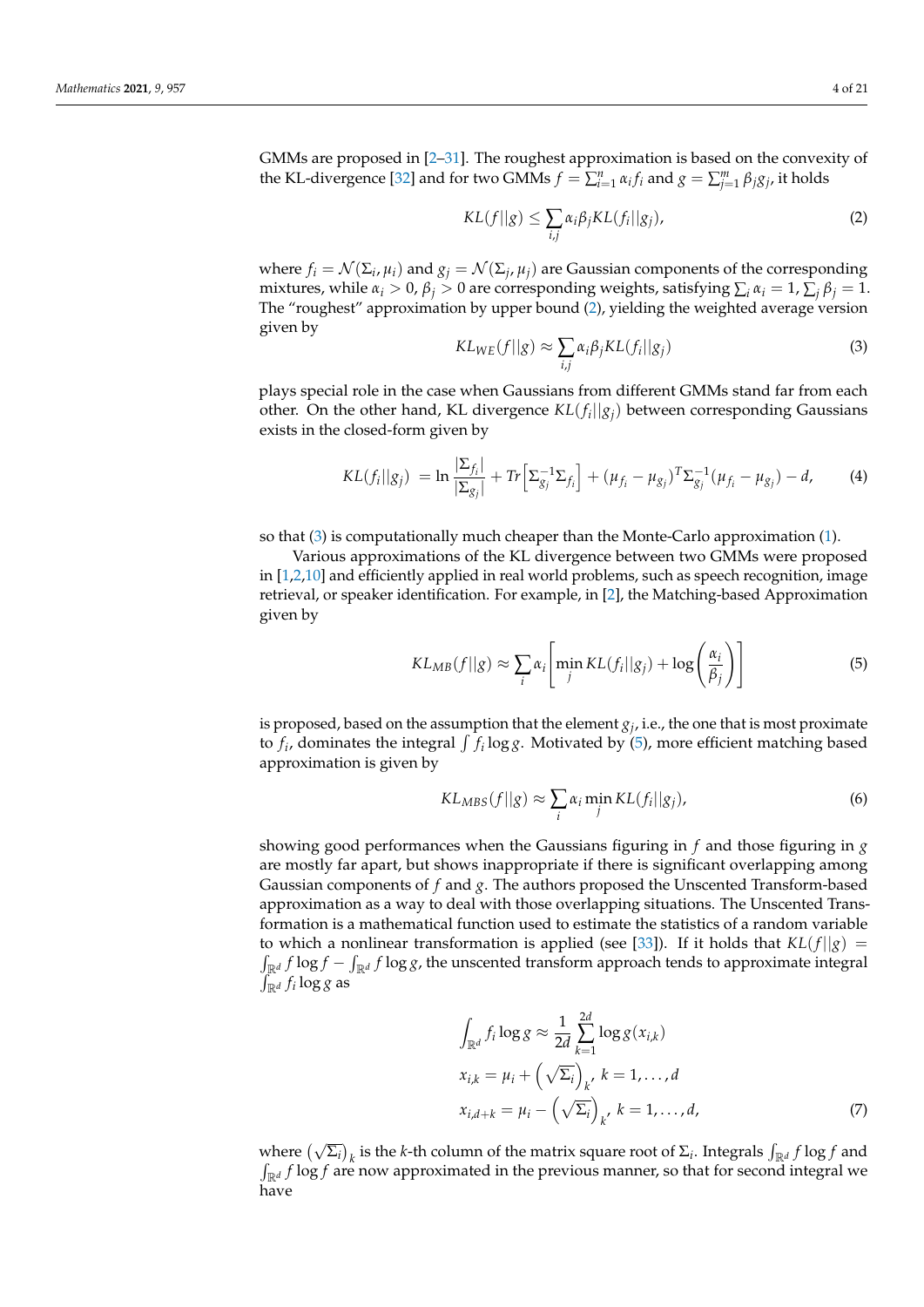<span id="page-4-1"></span>
$$
\int_{\mathbb{R}^d} f \log g \approx \frac{1}{2d} \sum_{i=1}^n \alpha_i \sum_{k=1}^{2d} \log g(x_{i,k})
$$

and similarly for the first. Thus, the  $KL_{UC}(f||g)$  is obtained as above.

GMM distance which utilizes KL divergence *KL*(*f<sup>i</sup>* ||*gj*) between Gaussian components in order to obtain an approximate KL divergence between full GMMs is Variational approximation is proposed in  $[31]$  (see also  $[10]$ ), given by

$$
KL_{VAR}(f||g) = \sum_{i} \alpha_i \frac{\sum_{i} \alpha_i e^{-KL(f_i||f_i)}}{\sum_{j} \beta_j e^{-KL(f_i||g_j)}}
$$
(8)

Earth-Movers Distance (EMD) methodology motivated various recognition tasks (see for example [\[17,](#page-19-14)[18\]](#page-19-15)). Based on that, the authors in [\[6\]](#page-19-16) proposed EMD to measure the distributional similarity by sets of the Gaussian components representing texture classes. We denote it as EMD-KL measure. In  $[3]$ , the authors incorporate ground distances between component Gaussians into the unsupervised sparse EMD-based distance metrics between GMMs, using the perspective from the Riemannian geometry and the work delivered in [\[16\]](#page-19-13). The first one is based on Lie Groups and it performs better when incorporated into the sparse EMD-based measure of similarity between GMMs than the second one, based on the products of Lie groups. We denote it as SR-EMD measure in the rest of the text.

#### <span id="page-4-0"></span>**3. NPE Dimensionality Reduction on Euclidean Data**

Unlike PCA, which aims to preserve the global Euclidean structure, and similarly to LPP (see [\[24\]](#page-19-22)), the nonlinear dimensionality reduction technique NPE [\[26\]](#page-19-24) aims to preserve the local manifold structure of the input data. Given an embedded set of data points in the configuration space (they lie on a low dimensional manifold, i.e., it is assumed that the samples from the same class probably lie close to each other in the input space), we first build a weight matrix *W* ∈ R*m*×*<sup>d</sup>* , which describes the relationship between data points. Namely, if we assume that data are embedded in the Euclidean R*<sup>d</sup>* space, each data point  $x_i \in \mathbb{R}^d$  is represented as the linear combination of neighboring data points, where for the neighboring data point  $x_j$ , the coefficients  $w_{ij} \in \mathbb{R}$  in the weight matrix represent the "local proximity" of those two points in the configuration space. The goal is to find the optimal embedding in order to preserve the neighborhood structure in the reduced space. The NPE procedure consists of the following steps:

- 1. Constructing an adjacency graph: Let us consider a graph with  $m \in \mathbb{N}$  nodes, where the *i*-th node corresponds to the data point *x<sup>i</sup>* . One way to construct the adjacency graph is to use *K* nearest neighbors (KNN), where we direct an edge from node *i* to *j* if  $x_j$  is among the *K* nearest neighbors of  $x_i$ . The other one is  $\epsilon$  neighborhood: Put an edge between nodes *i* and *j* if  $||x_i - x_j|| < \epsilon$ .
- 2. Computing the weights: Let *W* denote the weight matrix with  $W_{ii} > 0$  if there is an edge from node *i* to node *j*, and  $W_{ij} = 0$  if there is no such edge. The weights on the edges can be computed by solving the following minimization problem:

$$
\min_{W} \sum_{i} ||x_{i} - W_{ij}x_{j}||^{2}
$$
  
s.t  $\sum_{j} W_{ij} = 1, i = 1,...,m$  (9)

3. Computing the projections: In order to compute the projections, we need to solve the following optimization problem: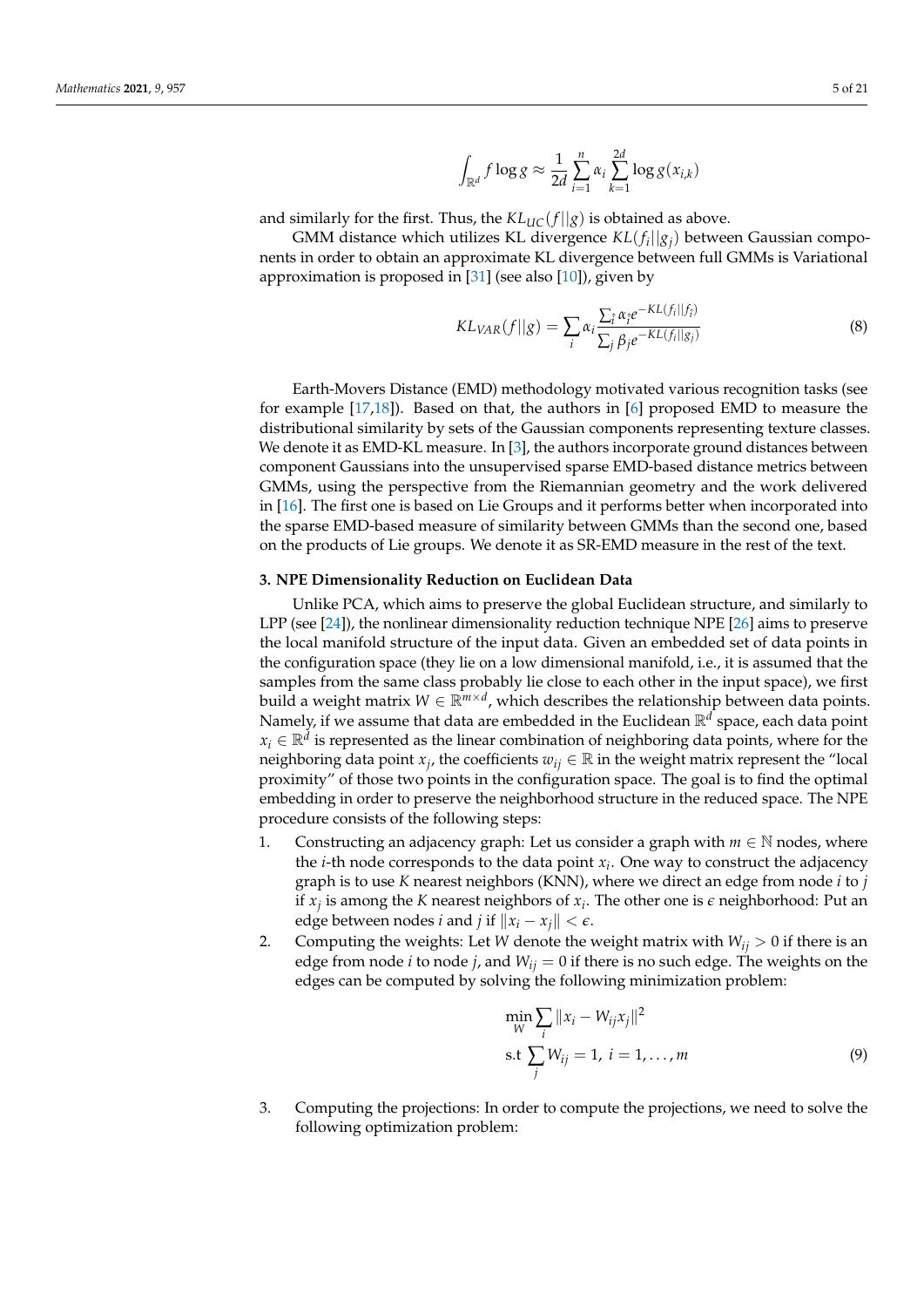$$
\min_{a} \sum_{i} \left( y_i - \sum_{j} W_{ij} y_j \right)
$$
  
\n
$$
y = y^T = a^T X
$$
  
\n
$$
X = [x_1 | \cdots | x_m]
$$
\n(10)

which, by imposing constraint  $a^T X X^T a = 1$  and by using the Lagrange multipliers, reduces to the following eigenvalue problem:

<span id="page-5-0"></span>
$$
XMX^{T}a = \lambda XX^{T}a
$$
  
\n
$$
M = (I - W)(I - W)^{T}.
$$
\n(11)

Since *M* is symmetric and positive semi-definite, its eigenvalues are real and nonnegative. By taking the largest  $l \in \mathbb{N}$ ,  $l \ll d$  eigenvalues  $\lambda_0, \ldots, \lambda_{l-1}$ , and the corresponding *l* eigenvectors  $a_0$ , ...,  $a_{l-1}$ , we obtain the projection matrix  $A =$  $[a_1|\cdots|a_{l-1}] \in \mathbb{R}^{l \times d}$  and the embedding  $x_i \mapsto y_i = Ax_i$ , now projecting from the high-dimensional  $R^d$  to the low-dimensional  $R^l$  Euclidean space. Readers can find more details on the subject in [\[26\]](#page-19-24).

# **4. GMM Similarity Measure by the KL Divergence Preserving NPE Embedding of the Parameter Space**

We propose a novel measure of similarity between arbitrary GMMs by utilizing the NPE-based technique and the KL divergence type ground distance between the Gaussian embedded components, i.e., their parameters, instead of the Euclidean distance between some observations, as in the standard NPE procedure used as a feature dimensionality reduction technique.

The first step is to learn the projective matrix *A* in the neighborhood preserving manner with respect to informational ground distance, i.e., the (non-symmetric) KL divergence between Gaussian components of GMMs used, and to project those (vectorized) parameters into the low-dimensional Euclidean parameter space. Our goal is to preserve the local neighborhood information which exists in the original parameter space, while dealing with much lower-dimensional space of transformed parameters. The aim is to obtain the best possible trade-off between the recognition precision and computational efficiency in a particular pattern recognition task. We call it the NPE-based measure of similarity between GMMs and denote it further by GMM-NPE.

The second step is to aggregate the non-negative real value which represents a measure between two particular GMMs. For that purpose, we compare the transformed "clouds" of lower dimensional Euclidean parameter vectors corresponding to the original Gaussian components of GMMs used, pondered by their belonging weights. The first, the simpler technique that we use is based on aggregation operators (the weighted max-min operator and maximum of the weighted sums operator in particular), which we apply on "clouds" of lower dimensional Euclidean parameter vectors in order to aggregate value representing the final measure between two GMMs. Note that, regardless of the usage of non-symmetric KL divergence in the first step, i.e., in the calculation of the projective matrix *A*, the properties of the invoked measure in terms of the symmetry, satisfying the triangle inequality, etc., depends on the second step, i.e., on the type of aggregation of value of the measure. We will comment later on those properties.

## <span id="page-5-1"></span>*4.1. KL Divergence Type Ground Distance, Forming the NPE-Type Weights and the Projection Matrix*

The goal is to use the NPE-like approach in order to obtain the projection matrix *A* which transforms vectorized representatives of  $P_i \in Sym_+(d+1)$  corresponding to Gaussian components  $g_i = \mathcal{N}(\Sigma_i, \mu_i)$ ,  $i = 1, \ldots, M$  featuring in GMMs, where  $M$  represents the overall number of components and *d* is the dimension of the underlying feature space. Then, as explained previously, the measure of similarity comparing the "clouds"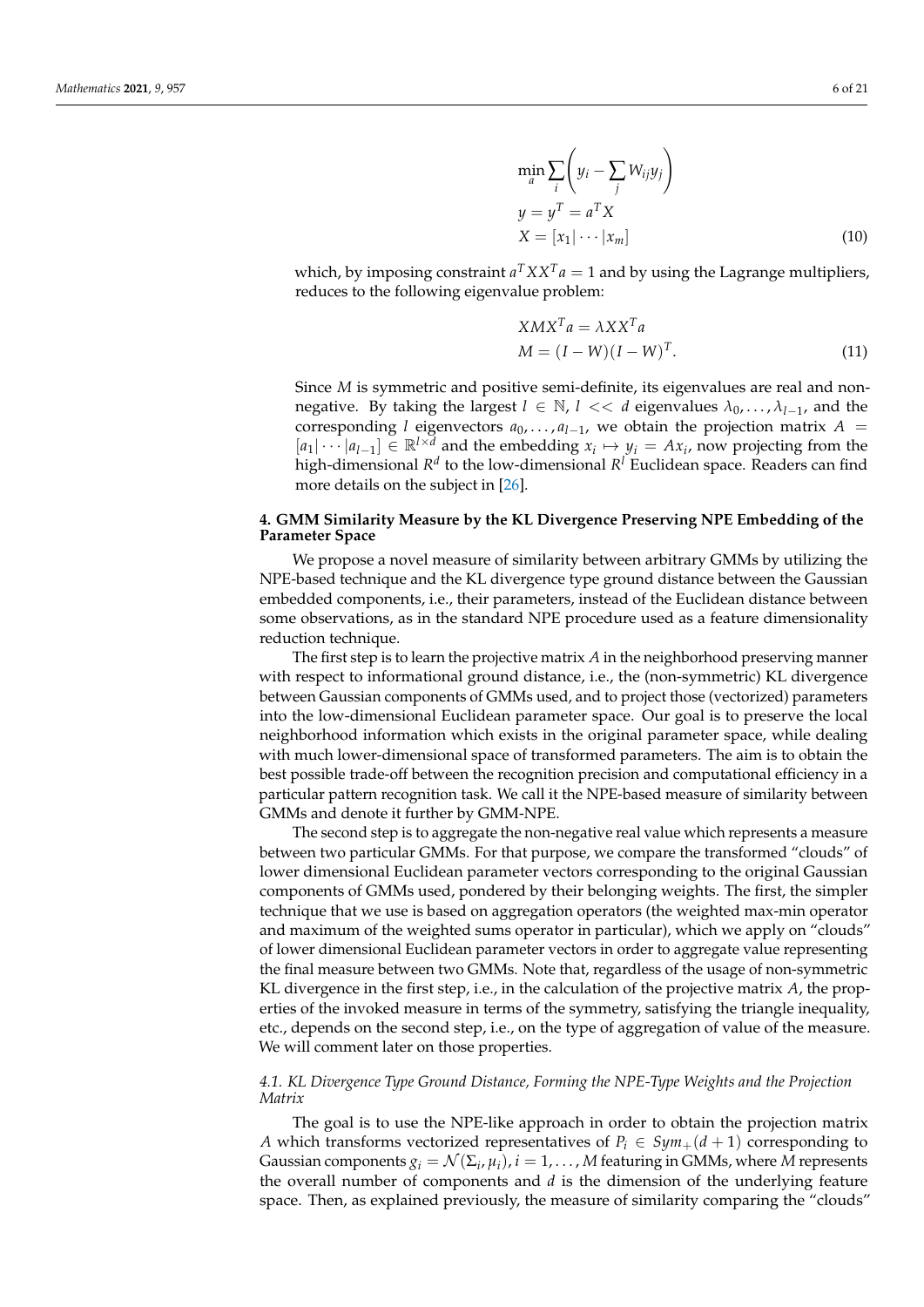of pondered Euclidean vectors is to be used in order to obtain the final value of GMM measure.

To apply an NPE-like approach, we start from the fact that a set of multivariate Gaussians is a Riemannian manifold and that *d*-dimensional multivariate Gaussian components  $g = \mathcal{N}(\mu, \Sigma)$  can be embedded into  $Sym_+(d+1)$ , i.e., a cone embedded in  $n = d(d+1)/2 + d$  Euclidean dimensional space and also a Riemannian manifold [\[3,](#page-19-2)[16\]](#page-19-13). It can be conducted as follows:

<span id="page-6-0"></span>
$$
g \hookrightarrow P = |\Sigma|^{-\frac{1}{d+1}} \left[ \begin{array}{cc} \Sigma + \mu \mu^T & \mu \\ \mu^T & 1 \end{array} \right] \tag{12}
$$

|Σ| > 0 denotes the determinant of the covariance matrix of Gaussian component *g*. For the detailed mathematical theory behind the embedding [\(12\)](#page-6-0), one can refer to [\[16\]](#page-19-13). We invoke the assumption that any representative  $P_i \in Sym_+(d+1)$  can be approximated as the non-negative weighted sum of neighbors  $P_j$  in the following way:

$$
P_i \approx \sum_{j \in \mathcal{N}(i)} W_{ij} P_j = \hat{P}_i
$$
  
\n
$$
W_{ij} \ge 0,
$$
\n(13)

where  $\mathcal{N}(i)$  is the set of indices of neighboring representatives, i.e., the representatives  $P_j$ , so that  $D(P_i, P_j) \leq T$ , where  $T > 0$  is a predefined threshold. Recall that if we assign Gaussians  $p_i = \mathcal{N}(0, P_i)$ ,  $i = 1, 2$  to non-negative matrices  $P_i$ ,  $i = 1, 2$ , the term  $D(P_1, P_2)$  is defined as  $D(P_1, P_2) = KL(p_1||p_2)$ , where  $KL(p_1||p_2)$  is given by the expression [\(4\)](#page-3-3). Thus, we obtain the following optimization problem:

<span id="page-6-1"></span>
$$
\min_{W_{ij}} \sum_{i=1}^{M} D(\hat{P}_i, P_i)
$$
\n
$$
\hat{P}_i = \sum_{j \in \mathcal{N}(i)} W_{ij} P_j
$$
\n
$$
s.t.
$$
\n
$$
W_{ij} \geq 0, i, j = 1, ..., M,
$$
\n
$$
\hat{P}_i \leq P_i
$$

which reduces to *M* independent optimization problems given below, for  $i = 1, \ldots, M$ :

$$
\min_{W_{ij}} D(\hat{P}_i, P_i)
$$
\n
$$
\hat{P}_i = \sum_{j \in \mathcal{N}(i)} W_{ij} P_j
$$
\n
$$
i = 1, ..., M
$$
\n
$$
s.t.
$$
\n
$$
W_{ij} \ge 0, j = 1, ..., M,
$$
\n
$$
\hat{P}_i \le P_i,
$$
\n
$$
i = 1, ..., M,
$$

where the constraint  $0 \leq \hat{P}_i \leq P_i$  ensures that the residual is positive semi-definite, i.e.,  $E_i = P_i - \hat{P}_i \succeq 0$ . By using [\(4\)](#page-3-3), we have the following considerations:

$$
D(\hat{P}_i, P_i) = tr(\hat{P}_i P_i^{-1}) - \ln \det(\hat{P}_i P_i^{-1}) - (d+1)
$$
  
= tr(P\_i^{-1/2} \hat{P}\_i P\_i^{-1/2}) - \ln \det(P\_i^{-1/2} \hat{P}\_i P\_i^{-1/2}) - (d+1) (14)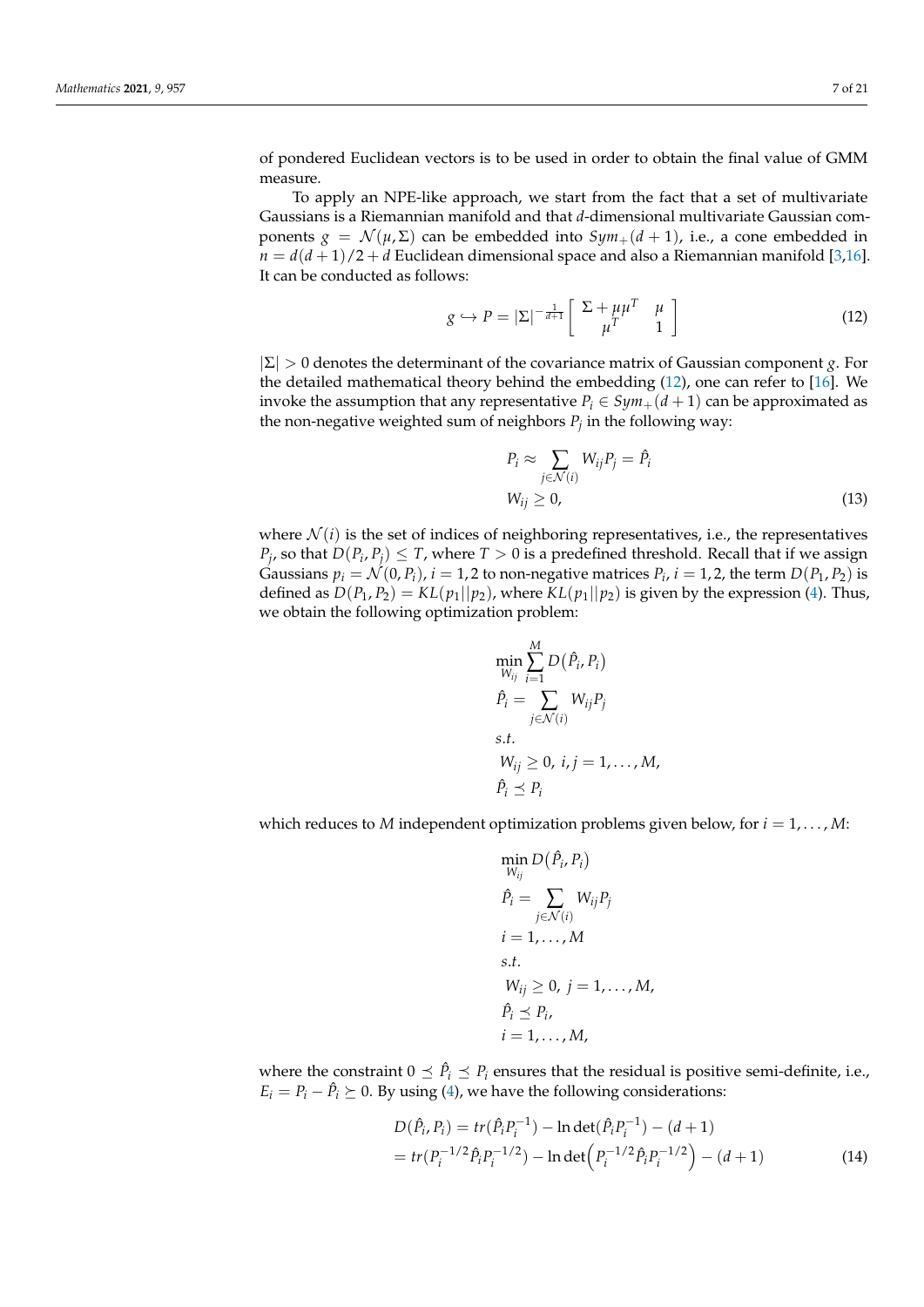and thus,

$$
D(\hat{P}_i, P_i) = tr \sum_{j \in \mathcal{N}(i)} W_{ij} \tilde{P}_j^{(i)} - \ln \det \sum_{j \in \mathcal{N}(i)} W_{ij} \tilde{P}_j^{(i)},
$$
  

$$
\tilde{P}_j^{(i)} = P_i^{-1/2} P_j P_i^{-1/2}.
$$
 (15)

A more efficient way to achieve that only a few "neighbors" effect *P<sup>i</sup>* is to include sparsity constrain in the form of  $l_1$  norm of the weight matrix *W* (which is the convex relaxation of the  $l_0$  norm). Thus, we include the additional term  $\lambda ||W||_1$  in the penalty function [\(14\)](#page-6-1), where  $\lambda > 0$  is a parameter representing the trade-off between sparser representation and closer approximation. The following sparse convex problem is obtained (similar as in  $[34]$ ):

<span id="page-7-0"></span>
$$
\min_{W_{ij}} \sum_{j=1}^{M} W_{ij} \left( tr(\tilde{P}_{j}^{(i)}) + \lambda \right) - \ln \det \sum_{j=1}^{M} W_{ij} \tilde{P}_{j}^{(i)}
$$
\ns.t.  
\n
$$
W_{ij} \ge 0, j = 1,..., M,
$$
\n
$$
\sum_{j=1}^{M} W_{ij} \tilde{P}_{j}^{(i)} \preceq I_{d+1},
$$
\n
$$
i = 1,..., M,
$$

which is the final problem that we solve in order to obtain the weight matrix *W*. Note that  $W_{ij}\geq 0$  ensures that the following condition is satisfied  $\sum_{j=1}^M W_{ij} \tilde{P}^{(i)}_j \succeq 0.$  The above formulation of tensor sparse coding is associated with the general class of optimization problems denoted as determinant maximization problems, or MAXDET [\[35\]](#page-20-7), while semidefinite programming (SDP) and linear programming (LP) are its special cases. These problems are convex and could be solved by a class of interior-point methods (see for example [\[36\]](#page-20-8)). In order to implement the actual optimization, we used CVX [\[37\]](#page-20-9).

Forming the projection matrix *A* which projects the vectorized parameters (corresponding to  $P_i$ , i.e., the Gaussian representatives  $p_i$ ),  $\tilde{v}_i = (P_i) \in \mathbb{R}^n$ ,  $n = d(d+1)/2$ ,  $i = 1, \ldots, M$ , into the lower *l*-dimensional Euclidean parameter space, with  $n \gg l$ , is the next step. It is similar to step 3 from Section [3,](#page-4-0) and thus includes solving the spectral problem [\(11\)](#page-5-0).

## <span id="page-7-1"></span>*4.2. Constructing the GMM-NPE Similarity Measure*

The remaining task in constructing the final GMM-NPE similarity measure is to aggregate the non-negative real value which represents the measure of similarity between two particular GMMs. Actually, we have to compare the transformed "clouds" of lower *l*-dimensional Euclidean parameter vectors, with  $l \ll n$ ,  $n = d(d+1)/2$ , corresponding to the original Gaussian components of GMMs used. We also have to encounter the belonging weights into final result. In all approaches that we utilize, for the particular *m*-component GMM  $f = \sum_{i=1}^{m}$  $C_{i=1}^{m_f}$   $\alpha_i f_i$  with  $f_i = \mathcal{N}(\mu_i, \Sigma_i)$ , we use the unique representative  $F=(v_1,\ldots,v_{m_f},\alpha_1,\ldots,\alpha_{m_f}),$  with  $v_i=A\tilde{v}_i\in\mathbb{R}^l$ ,  $\tilde{v}_i=(P_i)\in\mathbb{R}^n$ ,  $i=1,\ldots,M$ , with  $P_i$ defined by [\(12\)](#page-6-0), where we plug  $\mu_i$  and  $\Sigma_i$ , and where *A* is the projection matrix obtained as explained in the previous section. Using the above-given representation, the similarity measure between two GMMs given by  $f = \sum_{i=1}^{m}$  $\sum_{i=1}^{m_f} \alpha_i f_i$ , and  $g = \sum_{i=1}^{m_g}$  $\sum_{i=1}^{m_g} \beta_j g_j$  can be invoked by simply comparing the corresponding representatives  $F = \left(v_1, \ldots, v_{m_f}, \alpha_1, \ldots, \alpha_{m_f}\right)$ and  $G\,=\,\left(\mu_1,\ldots,\mu_{m_{g}},\beta_1,\ldots,\beta_{m_{g}}\right)$  in the transformed space, i.e., by comparing them as weighted low-dimensional Euclidean vectors. Various approaches can be applied to aggregate a single positive scalar value in order to represent a "distance" between *F* and *G* and therefore implicitly a "measure" between GMMs *f* and *g*. In this work, we use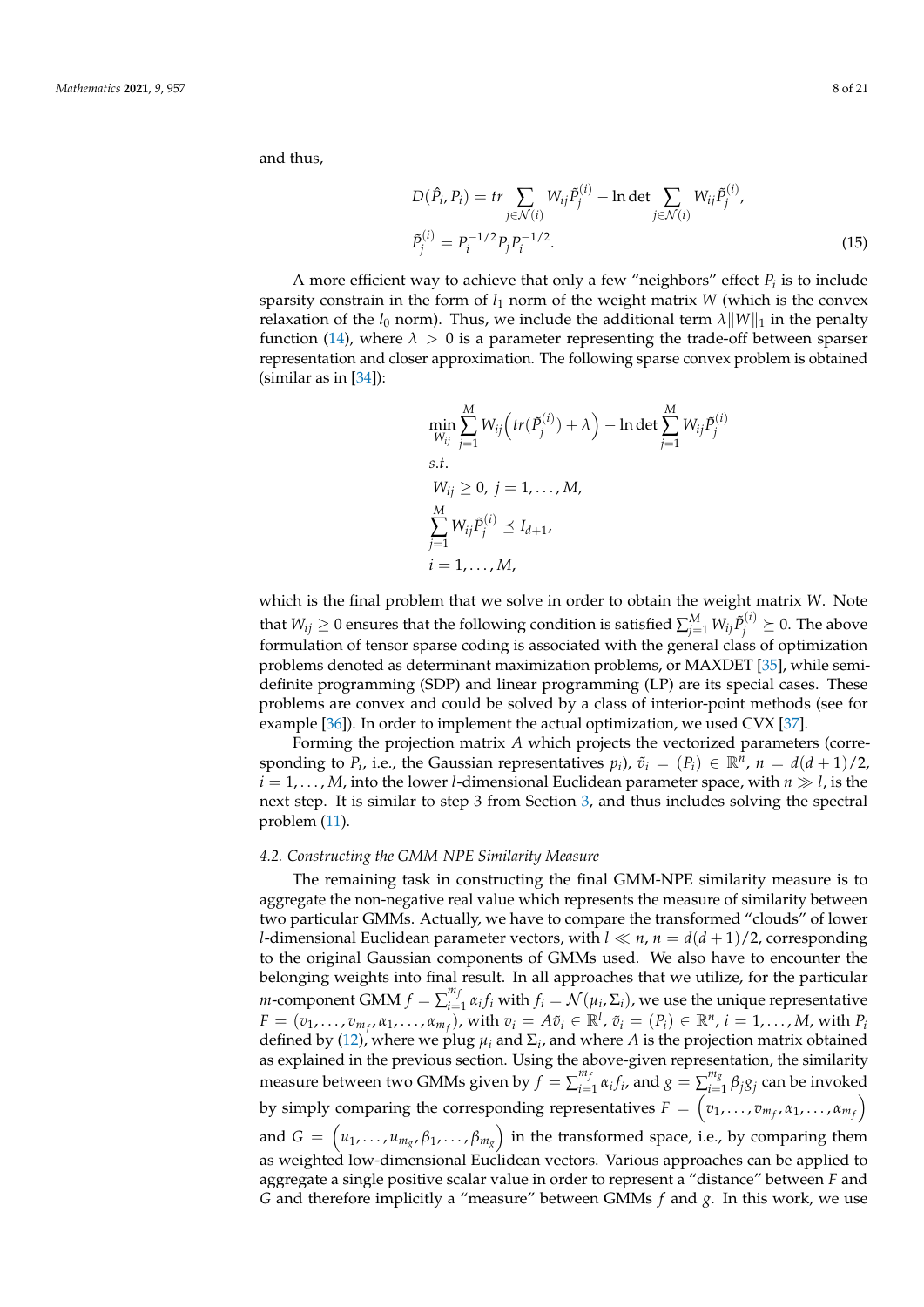two essentially different approaches. The first one is simpler and utilizes the arbitrary fuzzy union or intersection in order to extract the mentioned value, given, for example, by various aggregation operators (see, e.g., [\[38\]](#page-20-10)). The second approach utilizes EMD distance on *F* and *G*, and it is based on the work proposed in [\[17\]](#page-19-14).

For the first approach, we use types of fuzzy aggregation operators, operating on  $\|v_i - u_i\|_2$ , using  $\alpha_i$  and  $\beta_i$  as weights. For the above-mentioned representatives, we apply the weighted max-min operator in the following way:

$$
p_i = \min{\{\beta_j || v_i - u_j ||_2 | j = 1, ..., m_f\}}
$$
  
\n
$$
a = \max{\{\alpha_i p_i | i = 1, ..., m_g\}}
$$
  
\n
$$
q_j = \min{\{\alpha_i || v_i - u_j ||_2 | i = 1, ..., m_g\}}
$$
  
\n
$$
b = \max{\{\beta_j q_j | j = 1, ..., m_f\}}
$$
  
\n
$$
D_1(F, G) = \frac{1}{2}(a + b),
$$
\n(16)

as well as the maximum of the positive weighted sums

<span id="page-8-0"></span>
$$
a = \max\{\alpha_i \sum_{j=1}^n \beta_j ||v_i - u_j||_2 | i = 1, ..., m_g\}
$$
  
\n
$$
b = \max\{\beta_j \sum_{i=1}^m \alpha_i ||v_i - u_j||_2 | j = 1, ..., m_f\}
$$
  
\n
$$
D_2(F, G) = \frac{1}{2}(a + b).
$$
\n(17)

We denote the previously invoked GMM measure induced by  $D_1$  by GMM-NPE<sub>1</sub>, while we denote the GMM measure induced by  $D_2$  by GMM-NPE<sub>2</sub>. Note that the choice of the particular fuzzy aggregation operator, i.e., the fuzzy measure, determines all the distance-wise properties of the final GMM similarity measure. Those are in our case the properties of  $D_1$  and  $D_2$ . It is also interesting to discuss which properties of the KL divergence do GMM-NPE<sub>1</sub> and GMM-NPE<sub>2</sub> satisfy. Both of them satisfy self similarity and positivity, for arbitrary GMMs *f* and *g*, while self-identity is not satisfied. Furthermore, the measures  $D_1$  and  $D_2$  are both symmetric, while KL divergence is not. Nevertheless, note that we could easily obtain non-symmetry by, for example, letting  $D_1(F, G) = a$  in [\(16\)](#page-7-0), and  $D_2(F, G) = a$  in [\(17\)](#page-8-0), but we leave those considerations for some future work.

For the second, i.e., the EMD distance approach, the representatives *F* and *G* are interpreted as pondered "clouds" of Euclidean low-dimensional vectors. Thus, the final measure of similarity between GMMs  $f$  and  $g$  is given (see [\[17\]](#page-19-14)) as follows:

<span id="page-8-1"></span>
$$
D_{EMD}(F, G) = \frac{\sum_{i=1}^{m_f} \sum_{j=1}^{m_g} d_{ij} \zeta_{ij}}{\sum_{i=1}^{m_f} \sum_{j=1}^{m_g} \zeta_{ij}},
$$
(18)

where the flow [*ζij*] is given as one that solves the following LP type minimization problem: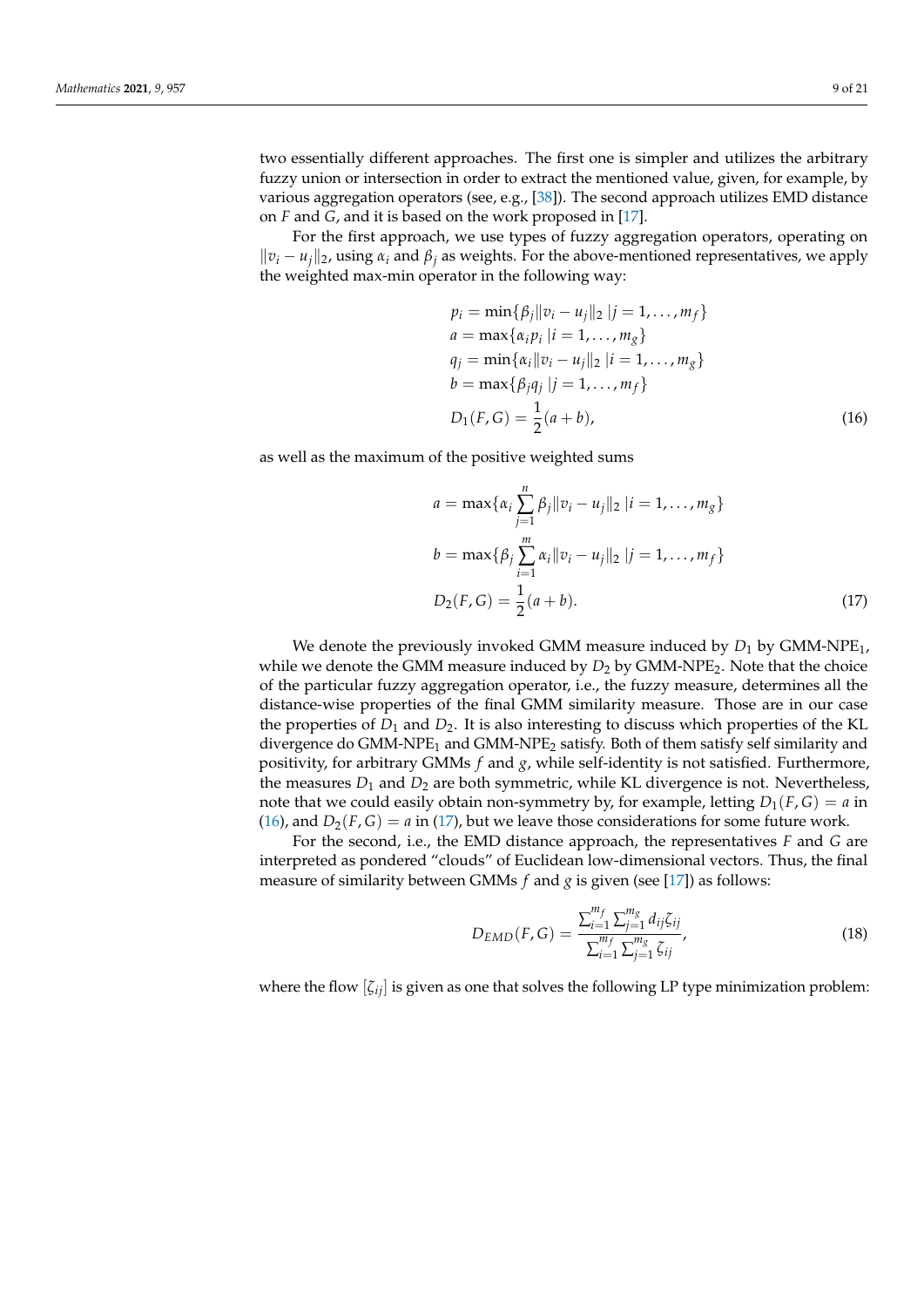<span id="page-9-0"></span>
$$
\min \sum_{i=1}^{m_f} \sum_{j=1}^{m_g} d_{ij} \zeta_{ij},
$$
\ns.t.  
\n
$$
\zeta_{ij} \ge 0, \ i = 1, ..., m_f, \ j = 1, ..., m_g,
$$
\n
$$
\sum_{j=1}^{m_g} \zeta_{ij} \le \alpha_i, \ i = 1, ..., m_f,
$$
\n
$$
\sum_{i=1}^{m_f} \zeta_{ij} \le \beta_j, \ j = 1, ..., m_g,
$$
\n
$$
\sum_{i=1}^{m_f} \sum_{j=1}^{m_g} \zeta_{ij} = 1,
$$
\n(19)

where  $[d_{ij}]$  is the matrix of Euclidean distances between  $v_i$  and  $u_j$ , i.e.,  $d_{ij} = ||v_i - u_j||$ . Note that the constant 1 which appears in the right hand side of the constraint [\(19\)](#page-9-0) is due to the fact that  $\alpha_i$ , as well as  $\beta_j$ , sum to one. Thus, the term  $D_{EMD}(F, G)$  is actually interpreted as the work necessary in order to move, by flow  $[\zeta_{ii}]$ , the maximum amount of supplies possible, from the "cloud" *F* to the "cloud" *G*. Furthermore, note that the fact that EMD distance is a metric (see [\[17\]](#page-19-14)) implies that the measure of similarity between GMMs *DEMD* defined by [\(18\)](#page-8-1) is also a metric. Thus, similarly to the case of  $D_1$  and  $D_2$ , it is symmetric. We denote the GMM measure induced by  $D_{EMD}$  by GMM-NPE<sub>3</sub>.

## <span id="page-9-1"></span>*4.3. Computational Complexity*

In the given analysis, the computational efficiency of a measure is defined as the efficiency obtained in the testing (not the learning) phase. Let us, for the sake of simplicity and without loss of generality, further assume that GMMs *f* and *g* have the same number,  $n = m$ , and that we treat the full covariance case. Let *d* denotes the dimension of the original feature space. Let us first elaborate on baseline measures that we use.

The complexity of KL-based measures of similarity between GMMs KL*WE*, KL*MB*, and KL<sub>VAR</sub> (see [\[10\]](#page-19-8)) given by [\(3\)](#page-3-1)–[\(8\)](#page-4-1), is roughly equivalent and estimated as  $O(m^2d^3)$ . Namely, as the complexity of calculating the KL divergence between two *d*-variate Gaussians is approximately equal to the complexity of calculating the inversion of a  $d \times d$  matrix and it is of order  $O(d^3)$ , as there are  $m^2$  such inversions, we obtain the previous estimate for the listed measures.

The Monte-Carlo approximation *KLMC* [\(1\)](#page-2-0) is the most computationally demanding. The computational complexity of Monte-Carlo approximation is estimated as *O*(*Nmd*<sup>3</sup> ), where *N* is the number of samples. The estimate is then obtained using the arguments described above. Furthermore, in order to obtain an efficient approximation, the number of samples *N* has to be large, i.e.,  $N \gg m$ .

For the state-of-the-art EMD-based measures of similarity between GMMs proposed in [\[3\]](#page-19-2), the computational complexity for SR-EMD measure can be estimated as *O*(8*m*5*d* 3 ), as LARS/Homotopy algorithms that are usually used to find a numerical solution of the optimization problem elaborated in SR-EMD converge in about 2*m* iterations (see [\[39\]](#page-20-11)). Namely, as [\(19\)](#page-9-0) is a LP problem, in one iteration, the computational complexity is of order  $O(n_{const}n_{var})$ , where  $n_{const}$  is a number of constraints and  $n_{var}$  is a number of variables for the particular problem. As it holds  $n_{const} = n_{var} = m$  and the complexity of the inversion of  $d \times d$  matrix is of order  $O(d^3)$ , since there are  $m^2$  such inversions at each iteration, we obtain the previously mentioned estimate.

For the proposed similarity measures  $D_1$  and  $D_2$  given by [\(16\)](#page-7-0) and [\(17\)](#page-8-0), the analysis is as follows: the computational complexity of comparing *F* and *G* rise linearly with *l* and is given as  $O(m^2l)$ , where  $l \ll d^3$  is delivered a priory on the base of the analysis of the eigenvalues, as explained at the end of Section [4.1.](#page-5-1) Nevertheless, if we encounter the computational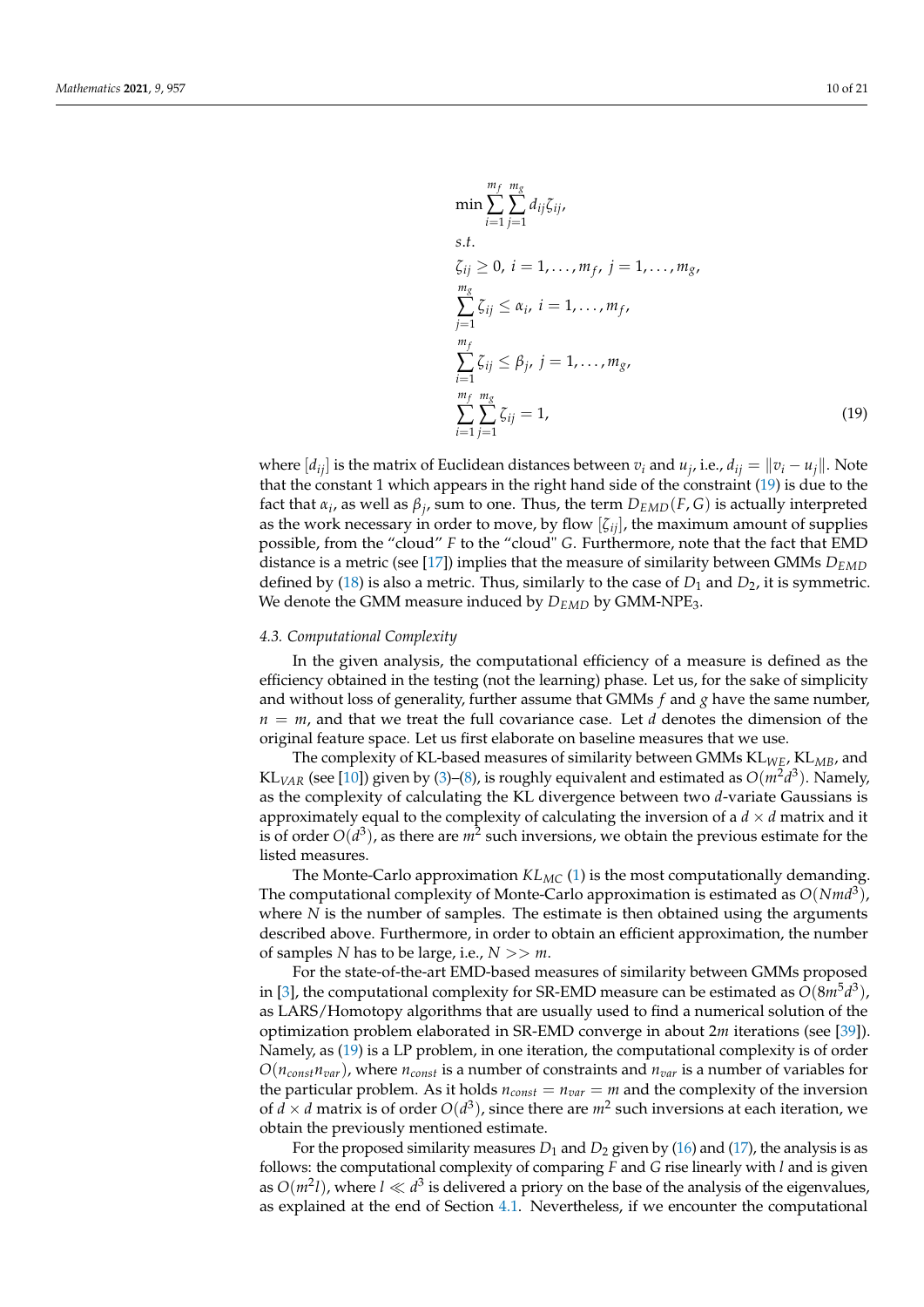complexity required to transform the parameters of GMMs to the *l* dimensional space, there is an additional term  $O(md^2l)$ . One observes that for small *l* (*l* ∼ *d* in our experiments), the overall complexity of the proposed  $D_1$  and  $D_2$  is much smaller then all the baseline measures, and especially for large number of components *m*. For the EMD-based approach, i.e., the  $D_{EMD}$  given by [\(18\)](#page-8-1), the computational complexity is estimated as the sum of  $O(k_{iter}m<sup>4</sup>l)$ term and the mentioned term *O*(*md*<sup>2</sup> *l*), making it significantly more efficient in comparison to EMD-KL and SR-EMD-M [\[3\]](#page-19-2), as it holds  $l \ll d \ll d^2$ . Instead of calculating the KL divergence between two *d*-variate Gaussians, we calculate the Euclidian distance between two vectors of length *l*, which is of complexity *O*(*l*).

#### **5. Experimental Results**

In this section, we present experiments comparing the proposed GMM-NPE measures with the baseline measures presented in Section [2.](#page-2-1) The experiments were conducted on synthetic as well as real data sets (texture recognition task). For the first case, synthetic data are constructed, satisfying specific assumptions, so that the proposed GMM-NPE measures could demonstrate their effectiveness over the baseline measures in such controlled conditions. In both synthetic and real data case, for the baseline measures, we chose KL*WE*, KL*MB*, and KL*VAR*, defined by [\(3\)](#page-3-1), [\(5\)](#page-3-2), and [\(8\)](#page-4-1), respectively. In the case of real data, we additionally use Earth mover based SR-EMD-M as well as SR-EMD-M-L. In the synthetic data scenario, the computational complexity was largely in favor of the proposed GMM-NPE measures, in all of our experiments. At the same time, the GMM-NPE measures obtained greater recognition precision in comparison to all baseline measures. On real data sets, significantly better trade-off between computational complexity and recognition precision is obtained for the proposed GMM-NPE measures, in comparison to all baseline measures.

#### *5.1. Experiments on Synthetic Data*

In order to demonstrate the effectiveness of the proposed method, we use toy examples consisting of two scenarios.

In the first scenario, we set the parameters of the Gaussians to lie on the low dimensional surface embedded in the cone  $\mathcal{SPD}_+(d+1) \subset \mathbb{R}^n$ ,  $n = (d+1)(d+2)/2$ , where the covariance matrix is of dimension  $d \times d$ , with various dimensions  $d$  ( $d$  is also the dimension of the corresponding centroid), as it is given by [\(12\)](#page-6-0). Dimensions of the surfaces containing data used in experiments are  $l = 1$  and  $l = 2$ .

Mentioned surfaces are formed as follows: For the  $l = 1$  case, we randomly generate positive-definite matrices  $A_1$ ,  $A_2$ , both of dimension  $d \times d$ , in a following way: let  $i = 1$  (the procedure is identical for  $i = 2$ ). Firstly we generate a matrix  $\tilde{A}_1$  containing independent, identically distributed (i.i.d.) elements, where we set pdf to be  $\mathcal{U}([0,1])$ . After symmetrization  $\tilde{A}^{sym}_1 = \frac{1}{2}(\tilde{A}_1 + \tilde{A}_1^T)$ , we obtain matrix  $\hat{A}_1$  by replacing only the diagonal elements of  $A_1^{sym}$  =  $[\tilde{a}_{ij}]$ <sub>d×*d*</sub> with the sum of off-diagonal elements of matrix  $\tilde{A}_1^{sym}$  $\mathbf{f}_1^{sym}$ , i.e.,  $\hat{a}_{ii} \leftarrow \sum_{\substack{j=1 \ j \neq i}}^d \tilde{a}_{ij}$ (note that  $\tilde{a}_{ij} > 0$ ) and  $\hat{a}_{ij} \leftarrow \tilde{a}_{ij}$  for  $i \neq j$ . Thus, as  $\hat{A}_1$  is a symmetric and diagonally dominant matrix, it is positive semi-definite (see [\[40\]](#page-20-12)). Finally, we obtain  $A_1 = \tilde{A}_1 + \varepsilon I$ , for

some small  $\varepsilon > 0$  (thus  $A_1$  is positive definite), where we chose 0.00001 for all experiments. The same stands for matrix  $A_2$ . Finally, the  $l = 1$  dimensional manifold in formed in the form of parabolic curve given by:

<span id="page-10-0"></span>
$$
F(t) = at^2 \frac{A_2}{\|A_2\|} + bt \frac{A_1}{\|A_1\|} + c \in \mathcal{SPD}_+(d),
$$
  
\n
$$
t \in [r_1, r_2], r_1, r_2 \in \mathbb{R}_+ \cup \{0\}, r_1 < r_2,
$$
  
\n
$$
a, b, c \in \mathbb{R}_+ \cup \{0\}, a \neq 0,
$$
\n(20)

and embedded into  $\mathbb{R}^n$ . For simplicity purposes,  $a = 1$ ,  $b$ ,  $c = 0$  in all our experiments. For the case  $l = 2$ , we form the  $l = 2$  dimensional surface given by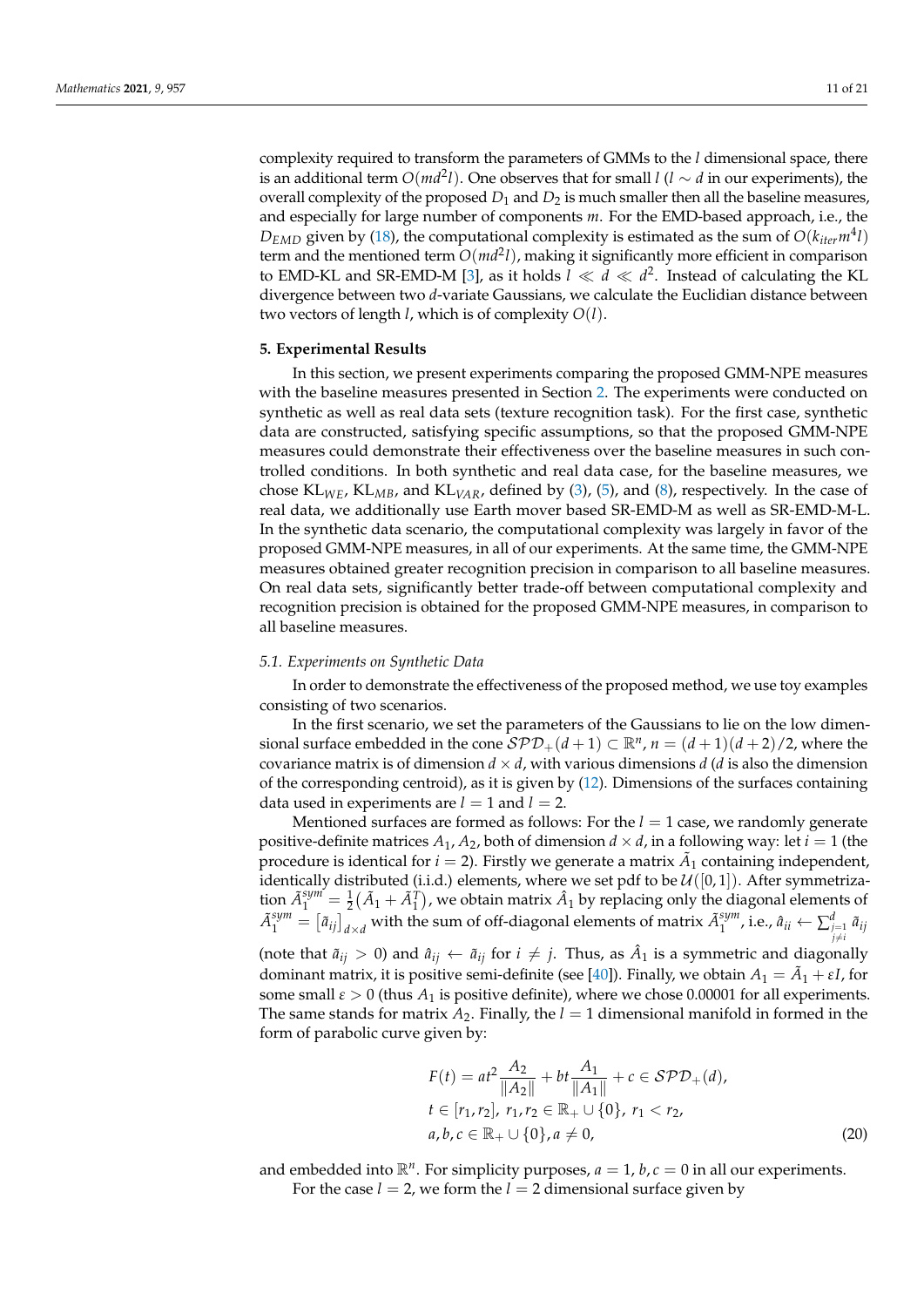<span id="page-11-0"></span>
$$
F(t_1, t_2) = a \left( t_1^2 \frac{A_2}{\|A_2\|} + t_2^2 \frac{A_2}{\|A_2\|} \right) + b \left( t_1 \frac{A_1}{\|A_1\|} + t_2 \frac{A_1}{\|A_1\|} \right) + c \in \mathcal{SPD}_+(d),
$$
  
\n
$$
t_1, t_2 \in [r_1, r_2], r_1, r_2 \in \mathbb{R}, r_1 < r_2,
$$
  
\n
$$
a, b, c \in \mathbb{R}_+ \cup \{0\}, a \neq 0,
$$
\n(21)

embedded into  $\mathbb{R}^n$ . For the same reasons as in the case [\(20\)](#page-10-0), we chose  $a = 1$ ,  $b$ ,  $c = 0$  for all experiments.

We uniformly sample  $N = 800$  Gaussians directly from the curve [\(20\)](#page-10-0) for the  $l = 1$  or [\(21\)](#page-11-0) for the *l* = 2 case. From that pool, also by uniform sampling, we obtain *M* number of GMMs with the predefined size *K*, where we set all mixture weights to be 1/*K*. For the acquired set of GMMs, we conduct "leave 10 percent out" cross-validation for every trial. We find that the estimated number of nonzero eigenvalues in all experiments  $\hat{l}$  is fully coherent with the dimension *l* of the underlying manifolds, i.e.,  $\hat{l} = 1$  in the  $l = 1$  case and  $\hat{l} = 2$  in the  $l = 2$  case, where the threshold for neglecting the eigenvalues was set to  $T = 10^{-3}$ . In all experiments, as the proposed method, we use GMM-NPE<sub>1</sub>, GMM-NPE<sub>2</sub>, or GMM-NPE3. We vary the parameter *K* representing the size of a particular GMM used in the training as well as dimension *d*. We use different values for *K*, namely  $K = 1$  and  $K = 5$ . In the case  $l = 1$ , we first set the means of the Gaussians to be zero vectors, where the results of experiments are presented for  $[r_1, r_2] = [-3, 5]$  and  $[r_1, r_2] = [0, 5]$ in Tables [1](#page-11-1) and [2,](#page-11-2) respectively. Next, we make the means of Gaussians used in GMMs to be *d* dimensional vectors (we have  $d \in \{10, 20, 30, 50\}$  in all experiments), by setting all means belonging to the first class equal to some fix  $m_1 \in \mathbb{R}^d$ , and all means belonging to the second class equal to some fix  $m_2 \in \mathbb{R}^d$ . We set  $m_1 = 0 \in \mathbb{R}^d$ ,  $m_2 = 10h$ , with *h* =  $[h_1, ..., h_d]^T$ ,  $h_i \sim U([0, 1])$ , *i* = 1, ...,*d*. The results for  $[r_1, r_2] = [-3, 5]$  and  $[r_1, r_2] = [0, 5]$  are presented in Tables [3](#page-12-0) and [4,](#page-12-1) respectively. The same settings as previously described are kept for the *l* = 2 case. The experiments for the case where the means of the Gaussians are set to zero are presented in Tables [5](#page-12-2) and [6,](#page-12-3) while those where the means of Gaussians are non-zero are presented in Tables [7](#page-13-0) and [8,](#page-13-1) respectively.

<span id="page-11-1"></span>**Table 1.** Results in the form of recognition accuracy, obtained on the synthetic data:  $l = 1$ ,  $t \in [-3, 5]$ ,  $N = 800$ ,  $M = 200$ ,  $m_1, m_2 = 0.$ 

| Type of             |        |        | $K=1$  |        |        | $K=5$  |        |        |  |  |  |
|---------------------|--------|--------|--------|--------|--------|--------|--------|--------|--|--|--|
| <b>Measures</b>     | $d=10$ | $d=20$ | $d=30$ | $d=50$ | $d=10$ | $d=20$ | $d=30$ | $d=50$ |  |  |  |
| $GMM-NPE_1$         | 0.72   | 0.77   | 0.83   | 0.87   | 0.87   | 0.95   | 0.96   | 0.96   |  |  |  |
| $GMM-NPE2$          | 0.74   | 0.76   | 0.85   | 0.87   | 0.86   | 0.96   | 0.94   | 0.94   |  |  |  |
| $GMM-NPE3$          | 0.78   | 0.79   | 0.87   | 0.90   | 0.87   | 0.98   | 0.95   | 0.96   |  |  |  |
| $KL_{WE}$           | 0.62   | 0.68   | 0.79   | 0.73   | 0.92   | 0.86   | 0.90   | 0.94   |  |  |  |
| $KL_{MB}$           | 0.62   | 0.68   | 0.79   | 0.73   | 0.91   | 0.87   | 0.92   | 0.93   |  |  |  |
| $KL$ <sub>VAR</sub> | 0.62   | 0.68   | 0.79   | 0.73   | 0.91   | 0.87   | 0.92   | 0.91   |  |  |  |

<span id="page-11-2"></span>**Table 2.** Results in the form of recognition accuracy, obtained on the synthetic data:  $l = 1$ ,  $t \in [0, 5]$ ,  $N = 800$ ,  $M = 200$ ,  $m_1, m_2 = 0.$ 

| Type of             |         |        | $K=1$  |        | $K=5$  |        |        |        |  |
|---------------------|---------|--------|--------|--------|--------|--------|--------|--------|--|
| <b>Measures</b>     | $d=10$  | $d=20$ | $d=30$ | $d=50$ | $d=10$ | $d=20$ | $d=30$ | $d=50$ |  |
| $GMM-NPE1$          | 1.0     | 1.0    | 1.0    | 1.0    | 1.0    | 1.0    | 1.0    | 1.0    |  |
| $GMM-NPE2$          | $1.0\,$ | 1.0    | 1.0    | 1.0    | 1.0    | 1.0    | 1.0    | 1.0    |  |
| $GMM-NPE3$          | 1.0     | 1.0    | 1.0    | 1.0    | 1.0    | 1.0    | 1.0    | 1.0    |  |
| $KL_{WE}$           | 0.92    | 0.92   | 0.94   | 0.95   | 0.99   | 1.0    | 0.98   | 0.99   |  |
| $KL_{MB}$           | 0.92    | 0.93   | 0.94   | 0.95   | 1.0    | 0.98   | 1.0    | 0.97   |  |
| $KL$ <sub>VAR</sub> | 0.92    | 0.93   | 0.95   | 0.95   | 1.0    | 1.0    | 0.98   | 0.97   |  |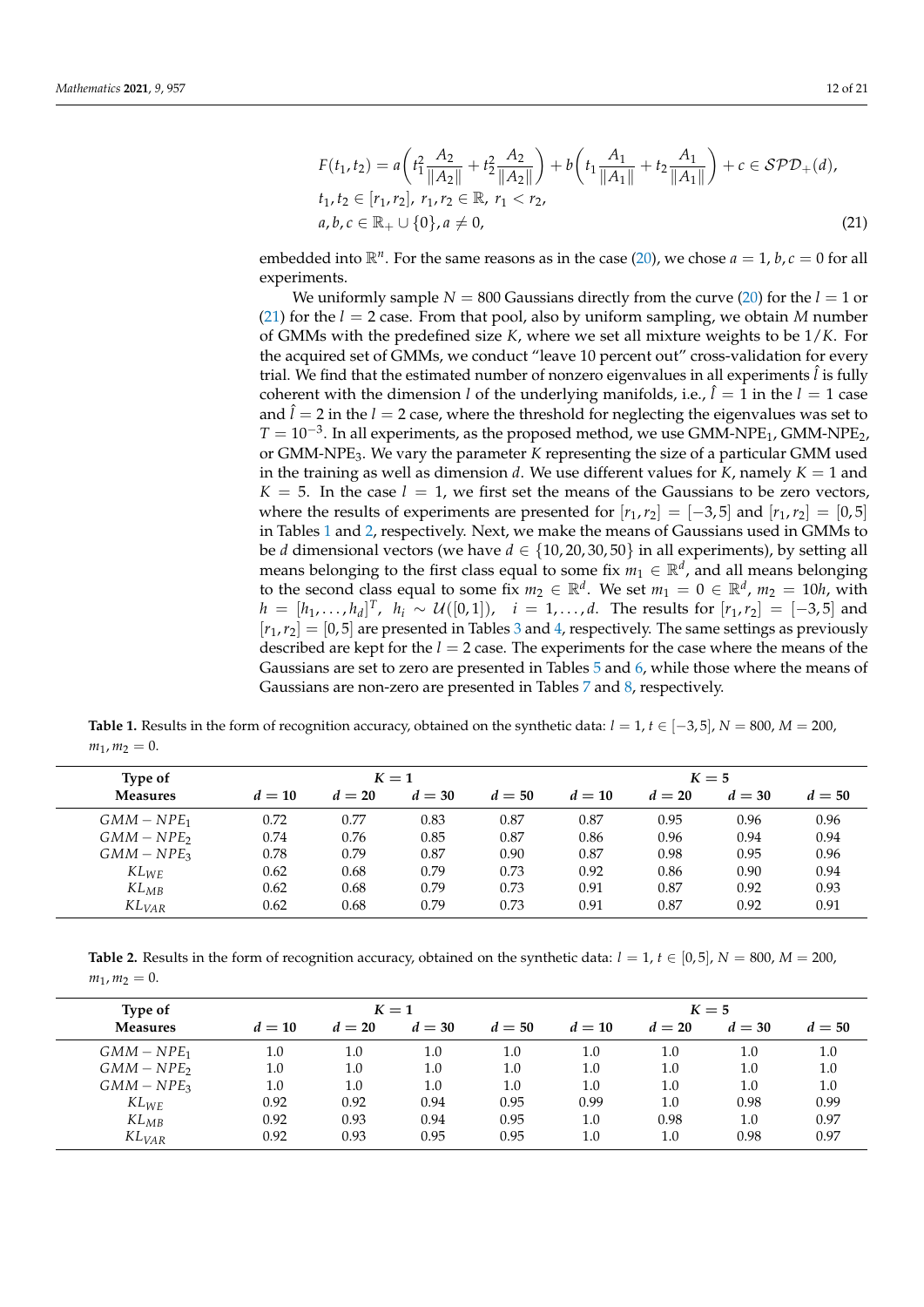| Type of             |        |        | $K=1$  |        |        | $K=5$  |        |         |  |  |  |
|---------------------|--------|--------|--------|--------|--------|--------|--------|---------|--|--|--|
| <b>Measures</b>     | $d=10$ | $d=20$ | $d=30$ | $d=50$ | $d=10$ | $d=20$ | $d=30$ | $d=50$  |  |  |  |
| $GMM-NPE1$          | 0.73   | 0.98   | 0.97   | 0.98   | 0.99   | 1.0    | 0.97   | 0.98    |  |  |  |
| $GMM-NPE2$          | 0.72   | 0.97   | 0.97   | 0.96   | 0.97   | 1.0    | 0.99   | 0.99    |  |  |  |
| $GMM-NPE3$          | 0.77   | 1.0    | 1.0    | 1.0    | 1.0    | 1.0    | 1.0    | 1.0     |  |  |  |
| $KL_{WE}$           | 0.28   | 0.38   | 0.35   | 0.42   | 0.46   | 0.43   | 0.33   | 0.41    |  |  |  |
| $KL_{MB}$           |        |        |        |        |        |        |        |         |  |  |  |
| $KL$ <sub>VAR</sub> | 0.63   | 1.0    | 0.98   | 1.0    | 1.0    | 0.98   | 0.99   | $1.0\,$ |  |  |  |

<span id="page-12-0"></span>Table 3. Results in the form of recognition accuracy, obtained on the synthetic data:  $l = 1$ ,  $t \in [-3, 5]$ ,  $N = 800$ ,  $M = 200$ ,  $m_1, m_2 = 0.$ 

<span id="page-12-1"></span>**Table 4.** Results in the form of recognition accuracy, obtained on the synthetic data:  $l = 1$ ,  $t \in [0, 5]$ ,  $N = 800$ ,  $M = 200$ ,  $m_1 = 0$ ,  $m_2 = 10h$ , with  $h = [h_1, \ldots, h_d]^T$ ,  $h_i \sim \mathcal{U}([0, 1])$ ,  $i = 1, \ldots, d$ .

| Type of     | $K=1$   |         |         |        |         |        | $K=5$  |         |  |  |  |  |
|-------------|---------|---------|---------|--------|---------|--------|--------|---------|--|--|--|--|
| Measures    | $d=10$  | $d=20$  | $d=30$  | $d=50$ | $d=10$  | $d=20$ | $d=30$ | $d=50$  |  |  |  |  |
| $GMM-NPE_1$ | $1.0\,$ | 1.0     | $1.0\,$ | 1.0    | 1.0     | 1.0    | 1.0    | 1.0     |  |  |  |  |
| $GMM-NPE2$  | $1.0\,$ | $1.0\,$ | 1.0     | 1.0    | $1.0\,$ | 1.0    | 1.0    | $1.0\,$ |  |  |  |  |
| $GMM-NPE3$  | $1.0\,$ | $1.0\,$ | 1.0     | 1.0    | $1.0\,$ | 1.0    | 1.0    | 1.0     |  |  |  |  |
| $KL_{WE}$   | $1.0\,$ | $1.0\,$ | 1.0     | 1.0    | 1.0     | 1.0    | 1.0    | 1.0     |  |  |  |  |
| $KL_{MB}$   | $1.0\,$ | $1.0\,$ | 1.0     | 1.0    | 1.0     | 1.0    | 1.0    | 1.0     |  |  |  |  |
| $KL_{VAR}$  | 1.0     | $1.0\,$ | $1.0\,$ | 1.0    | $1.0\,$ | 1.0    | 1.0    | $1.0\,$ |  |  |  |  |

<span id="page-12-2"></span>Table 5. Results in the form of recognition accuracy, obtained on the synthetic data:  $l = 2$ ,  $t_1$ ,  $t_2 \in [-3, 5]$ ,  $N = 800$ ,  $M = 200$ ,  $m_1, m_2 = 0.$ 

| Type of         | $K=1$  |        |        |        |        |        | $K=5$  |        |  |  |  |  |
|-----------------|--------|--------|--------|--------|--------|--------|--------|--------|--|--|--|--|
| <b>Measures</b> | $d=10$ | $d=20$ | $d=30$ | $d=50$ | $d=10$ | $d=20$ | $d=30$ | $d=50$ |  |  |  |  |
| $GMM-NPE_1$     | 0.82   | 0.84   | 0.85   | 0.98   | 0.99   | 0.97   | 0.98   | 0.99   |  |  |  |  |
| $GMM-NPE2$      | 0.81   | 0.83   | 0.85   | 0.98   | 0.98   | 0.97   | 0.98   | 0.98   |  |  |  |  |
| $GMM-NPE3$      | 0.84   | 0.86   | 0.87   | 1.0    | 1.0    | 1.0    | 1.0    | 1.0    |  |  |  |  |
| $KL_{WE}$       | 0.78   | 0.76   | 0.75   | 0.95   | 0.97   | 0.94   | 0.94   | 0.93   |  |  |  |  |
| $KL_{MB}$       | 0.78   | 0.76   | 0.75   | 0.83   | 0.94   | 0.97   | 0.95   | 0.94   |  |  |  |  |
| $KL_{VAR}$      | 0.78   | 0.76   | 0.75   | 0.83   | 0.95   | 0.97   | 0.95   | 0.96   |  |  |  |  |

<span id="page-12-3"></span>**Table 6.** Results in the form of recognition accuracy, obtained on the synthetic data:  $l = 2$ ,  $t_1$ ,  $t_2 \in [0, 5]$ ,  $N = 800$ ,  $M = 200$ ,  $m_1, m_2 = 0.$ 

| Type of             | $K=1$   |         |        |         |        |         | $K=5$  |        |  |  |  |  |
|---------------------|---------|---------|--------|---------|--------|---------|--------|--------|--|--|--|--|
| Measures            | $d=10$  | $d=20$  | $d=30$ | $d=50$  | $d=10$ | $d=20$  | $d=30$ | $d=50$ |  |  |  |  |
| $GMM-NPE_1$         | $1.0\,$ | $1.0\,$ | 1.0    | 1.0     | 1.0    | 1.0     | 1.0    | 1.0    |  |  |  |  |
| $GMM-NPE2$          | $1.0\,$ | 1.0     | 1.0    | $1.0\,$ | 1.0    | $1.0\,$ | 1.0    | 1.0    |  |  |  |  |
| $GMM-NPE3$          | $1.0\,$ | 1.0     | 1.0    | $1.0\,$ | 1.0    | $1.0\,$ | 1.0    | 1.0    |  |  |  |  |
| $KL_{WE}$           | $1.0\,$ | 0.98    | 0.97   | 0.99    | 0.98   | 1.0     | 1.0    | 1.0    |  |  |  |  |
| $KL_{MB}$           | $1.0\,$ | 0.98    | 0.97   | 0.99    | 0.97   | 0.99    | 1.0    | 1.0    |  |  |  |  |
| $KL$ <sub>VAR</sub> | $1.0\,$ | 0.98    | 0.97   | 0.99    | 0.99   | 0.98    | 1.0    | 1.0    |  |  |  |  |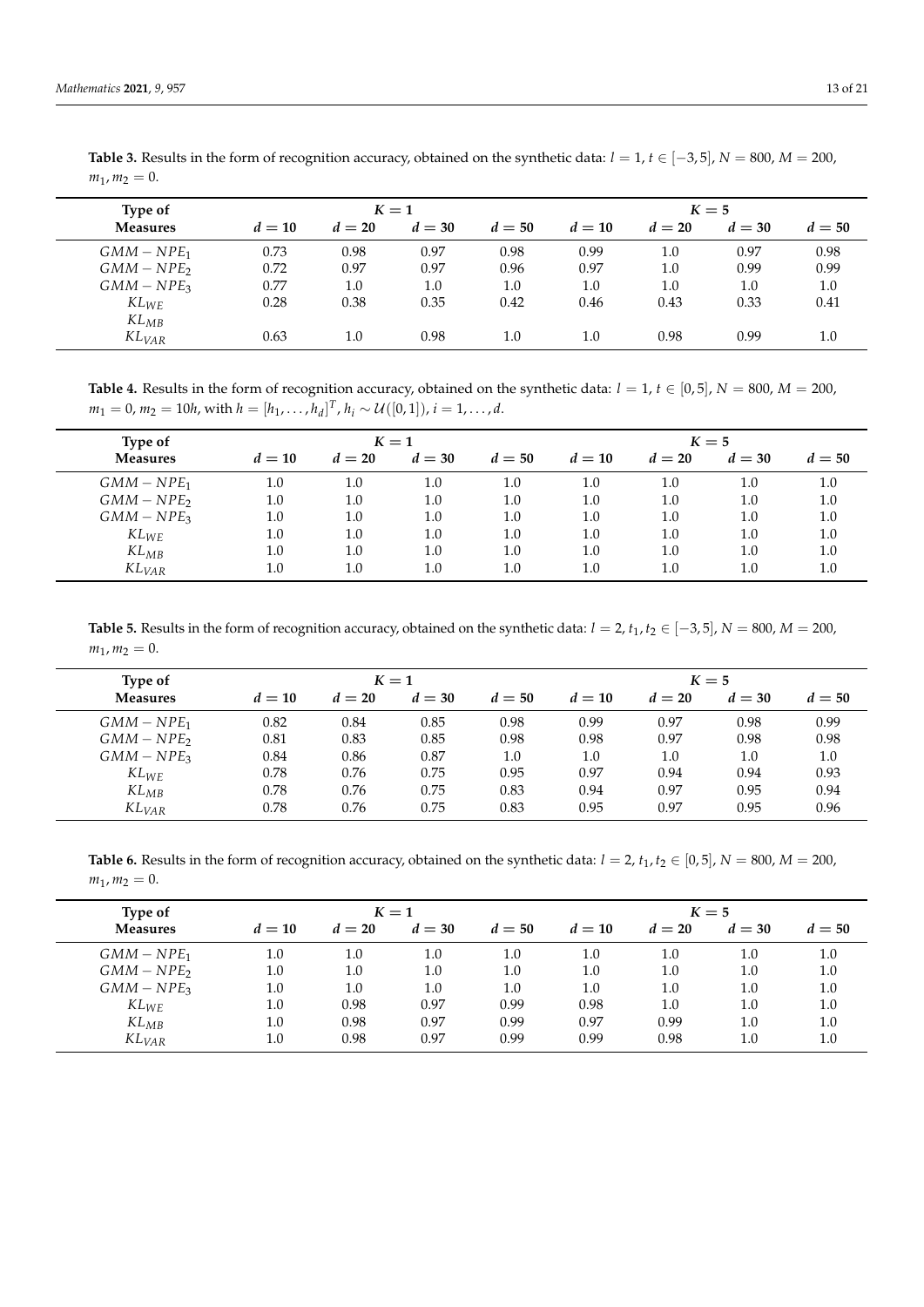| Type of             |        |        | $K=1$  |        |        | $K=5$  |        |         |  |  |  |
|---------------------|--------|--------|--------|--------|--------|--------|--------|---------|--|--|--|
| <b>Measures</b>     | $d=10$ | $d=20$ | $d=30$ | $d=50$ | $d=10$ | $d=20$ | $d=30$ | $d=50$  |  |  |  |
| $GMM-NPE_1$         | 0.92   | 0.93   | 0.92   | 0.89   | 0.95   | 0.98   | 0.98   | 0.99    |  |  |  |
| $GMM-NPE$           | 0.93   | 0.93   | 0.92   | 0.90   | 0.97   | 0.98   | 1.0    | $1.0\,$ |  |  |  |
| $GMM-NPE3$          | 0.95   | 0.95   | 0.95   | 0.92   | 0.99   | 1.0    | 1.0    | $1.0\,$ |  |  |  |
| $KL_{WE}$           | 0.94   | 0.94   | 0.84   | 0.85   | 0.96   | 0.99   | 0.97   | 0.98    |  |  |  |
| $KL_{MB}$           | 0.86   | 0.86   | 0.90   | 0.76   | 1.0    | 0.96   | 0.99   | 1.0     |  |  |  |
| $KL$ <sub>VAR</sub> | 0.86   | 0.85   | 0.84   | 0.87   | 0.98   | 0.98   | 0.98   | 0.97    |  |  |  |

<span id="page-13-0"></span>**Table 7.** Results in the form of recognition accuracy, obtained on the synthetic data:  $l = 2$ ,  $t_1$ ,  $t_2 \in [-3, 5]$ ,  $N = 800$ ,  $M = 200$ ,  $m_1 = 0$ ,  $m_2 = 10h$ , with  $h = [h_1, \ldots, h_d]^T$ ,  $h_i \sim \mathcal{U}([0, 1])$ ,  $i = 1, \ldots, d$ .

<span id="page-13-1"></span>**Table 8.** Results in the form of recognition accuracy, obtained on the synthetic data:  $l = 2$ ,  $t_1$ ,  $t_2 \in [0, 5]$ ,  $N = 800$ ,  $M = 200$ ,  $m_1 = 0$ ,  $m_2 = 10h$ , with  $h = [h_1, \ldots, h_d]^T$ ,  $h_i \sim \mathcal{U}([0, 1])$ ,  $i = 1, \ldots, d$ .

| Type of             | $K=1$   |         |         |        |        |        | $K=5$  |         |  |  |  |  |
|---------------------|---------|---------|---------|--------|--------|--------|--------|---------|--|--|--|--|
| <b>Measures</b>     | $d=10$  | $d=20$  | $d=30$  | $d=50$ | $d=10$ | $d=20$ | $d=30$ | $d=50$  |  |  |  |  |
| $GMM-NPE_1$         | $1.0\,$ | $1.0\,$ | 1.0     | 1.0    | 1.0    | 1.0    | 1.0    | 1.0     |  |  |  |  |
| $GMM-NPE2$          | 1.0     | 1.0     | 1.0     | 1.0    | 1.0    | 1.0    | 1.0    | $1.0\,$ |  |  |  |  |
| $GMM-NPE3$          | $1.0\,$ | 1.0     | 1.0     | 1.0    | 1.0    | 1.0    | 1.0    | $1.0\,$ |  |  |  |  |
| $KL_{WE}$           | $1.0\,$ | 1.0     | 1.0     | 1.0    | 1.0    | 1.0    | 1.0    | $1.0\,$ |  |  |  |  |
| $KL_{MB}$           | $1.0\,$ | 1.0     | 1.0     | 1.0    | 1.0    | 1.0    | 1.0    | $1.0\,$ |  |  |  |  |
| $KL$ <sub>VAR</sub> | $1.0\,$ | $1.0\,$ | $1.0\,$ | 1.0    | 1.0    | 1.0    | 1.0    | 1.0     |  |  |  |  |

It can be seen from all the experiments that the recognition accuracy of all three proposed measures is higher than or equal to the recognition accuracy of the baseline measures, while the computational complexity is largely in favor of the proposed measures. Namely, the computational complexity for all baseline measures is  $O(K^2d^3)$ , with  $d \in$  $\{10, 20, 30, 50\}$ , while it is  $O(K^2\hat{l}) + O(Kd^2\hat{l})$ , with  $\hat{l} \in \{1, 2\}$  estimated *l*, where we obtained, as we mentioned  $\hat{l} = l$ , for  $l \in \{1,2\}$ . Thus, one could observe that it is largely in favor of all the proposed measures in comparison to all the baseline ones, in all cases.

For the second scenario,  $N = 800$  positive-definite matrices  $A_i$  are sampled, each one formed in a similar way, previously described for *A*1. Thus, we control the sampling process in order to obtain positive-definite matrices "uniformly" distributed in the cone  $SPD_{+}(d)$ , i.e., not lying on any lower dimensional embedded sub-manifold. The set of Gaussians is formed using the set of positive-definite matrices, while all means are set to zero vectors. *N*˜ different GMMs of size *K* are formed, their components sampled uniformly from the above-mentioned set of Gaussians ( $N = 800$ ,  $\tilde{N} = 200$  and  $K = 5$  in the experiment). The proposed GMM-NPE*<sup>i</sup>* (*i* = 1, 2, 3) performs equally well, concerning the recognition precision as well as computational efficiency in comparison to all baseline methods. Estimated number of the non-negligible characteristic values were equal to the dimension of the full space. All the above-mentioned confirms that if data do not lye on the lower dimensional manifold embedded in the cone  $SPD_{+}(d)$ , the proposed method does not provide any benefits in comparison to the baseline methods.

#### *5.2. Experiments on Real Data*

In this section, the performances of the proposed method described in Section [4.2,](#page-7-1) evaluated on real data (texture recognition task), are presented in comparison to baseline methods. As the baseline, we use KL-based KL*WE*, KL*MB*, and KL*VAR* GMM similarity measures, all described in Section [2.](#page-2-1) As the baseline, we also use the unsupervised sparse EMD-based measure proposed in [\[3\]](#page-19-2), denoted by SR-EMD-M measure as well as the supervised sparse EMD-based measure, also proposed in [\[3\]](#page-19-2), denoted by SR-EMD-M-L.

For a texture recognition task, we conducted experiments on the following databases: UMD [\[41\]](#page-20-13), containing 25 classes (1000 images); CUReT [\[42\]](#page-20-14), containing 61 classes (5612 images); KTH-TIPS [\[43\]](#page-20-15), containing 10 classes (8010 images).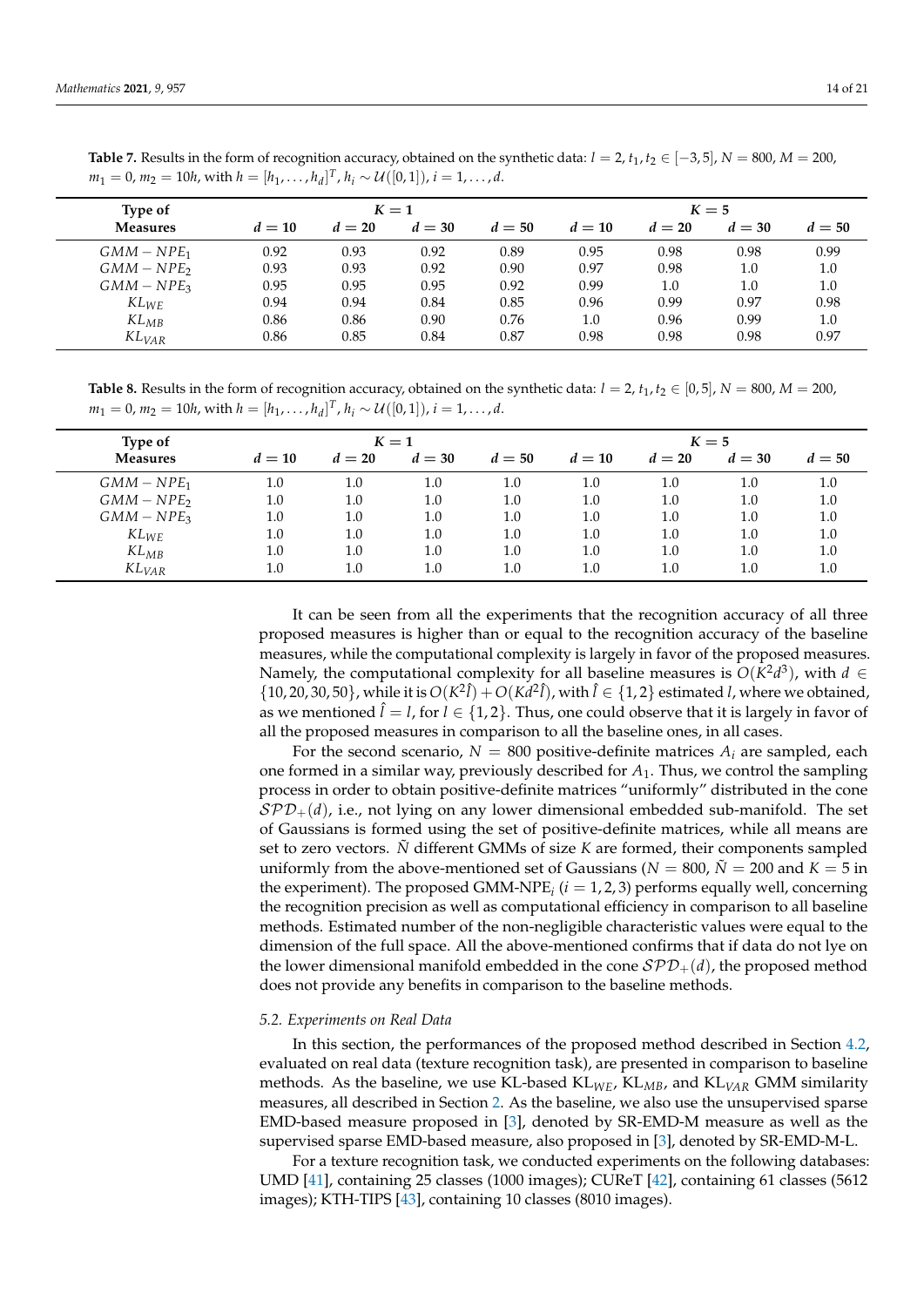We used covariance descriptors as texture features (see [\[34,](#page-20-6)[44,](#page-20-16)[45\]](#page-20-17)) in the experiments, as they showed excellent performance in the texture recognition task. We briefly explain how they were formed: For any given textured image, the row features are calculated in a form  $[I, |I_x|, |I_y|, |I_{xx}|, |I_{yy}|](x, y)$  (the actual dimension of the vector is  $\tilde{d} = 5$ ), from whom, extracted at the *R* × *R* patch (we used *R* = 30 in all experiments), centered in  $(x, y)$ , we estimate the covariance matrix, and then finally vectorize its upper triangular into one  $d = \tilde{d}(\tilde{d} + 1)/2 = 15$  dimensional feature vector. For that particular textured image, the parameters of GMMs are estimated using EM [\[46\]](#page-20-18) on the pool of feature vectors obtained as previously explained. We note that for every train or test image example, we uniformly divide it into four sub-images and those are used for training/testing. Hence, each image is represented by four GMMs and compared to all GMMs in the training set, while its label is determined using the kNN algorithm  $(k = 3$  and class label is obtained by voting). Recognition accuracy of the proposed GMM-NPE measures, in comparison to all baseline measures, for the above-mentioned texture databases, are presented in Figures [1–](#page-15-0)[3.](#page-17-0) For all databases used, we vary from  $l = 30$  to  $l = 100$  in order to analyze the trade-off between accuracy and computational efficiency. We kept the number of Gaussian components fixed and equal to  $K = 5$ . For each class, a fixed number of N examples from the training set is randomly selected (by uniform distribution), keeping the rest for testing. We vary the mentioned number of training instances *N* across experiments. Final results are averaged over 20 trials. In all experiments, we obtained slightly better results using the  $GMM-NPE<sub>2</sub>$ measure defined by  $(18)$ ,  $(19)$  in comparison to the GMM-NPE<sub>1</sub>, so we present only the  $GMM-NPE<sub>2</sub>$  and  $GMM-NPE<sub>3</sub>$  in our results.

Recall that (see the analysis presented in Section [4.3\)](#page-9-1) the computational complexity of the proposed GMM-NPE<sub>1</sub> (as well as GMM-NPE<sub>2</sub>) is roughly  $O(K^2l) + O(Kd^2l)$ , and for all the KL-based baseline algorithms, i.e., the KL*WE*, KL*MB*, and KL*VAR*, the computational complexity is estimated roughly as  $O(K^2d^3)$ . Furthermore, (see Section [4.3\)](#page-9-1), for the EMDbased baseline algorithms, i.e., the EMD-KL and SR-EMD-M, the computational complexity is estimated roughly as  $O(8K^5d^3)$  and  $O(k_{iter}K^4d^3)$ , respectively, with  $k_{iter}>>K$  (see [\[3\]](#page-19-2)). It follows that the ratio between the computational complexity of the proposed  $GMM-NPE<sub>1</sub>$ and GMM-NPE2, and any mentioned baseline KL-based method is estimated roughly as  $l/d^3 + l/(Kd)$ , while the ratios between the computational complexity of GMM-NPE<sub>1</sub> and GMM-NPE<sub>2</sub>, and the baseline EMD-based measures are estimated as  $\frac{l_{max}}{k_{iter}K^2d^3} + \frac{l_{max}}{8K^4d}$  and  $\frac{l_{max}}{8K^3d^3} + \frac{l_{max}}{k_{iter}K^3d}$ , respectively. Considering  $l_{max} \ll d$  and  $k_{iter} >> K$ , it can be seen that the computational efficiency is largely in favor of the proposed GMM-NPE<sub>1</sub>, GMM-NPE<sub>2</sub> in comparison to all baseline measures in all experimental cases. Concerning the proposed  $EMD$ -based GMM-NPE<sub>3</sub> measure with its computational complexity roughly estimated as  $O(k_{iter}K^4l) + O(Kd^2l)$  (see Section [4.3\)](#page-9-1), we compare its computational complexity with the corresponding EMD-based baseline EMD-KL and SR-EMD-M measures. The complexity ratios are estimated as  $\frac{k_{iter}I_{max}}{8Kd} + \frac{I_{max}}{8K^3d}$  and  $\frac{I_{max}}{d} + \frac{I_{max}}{k_{iter}K^3d}$ , again largely in favor of the proposed GMM-NPE<sub>3</sub> measure, in comparison to the EMD-KL and SR-EMD-M measures, and especially for smaller values of *l*. Thus, we conclude that the trade-off between the recognition accuracy and the computational efficiency is in favor of the proposed GMM-NPE measures.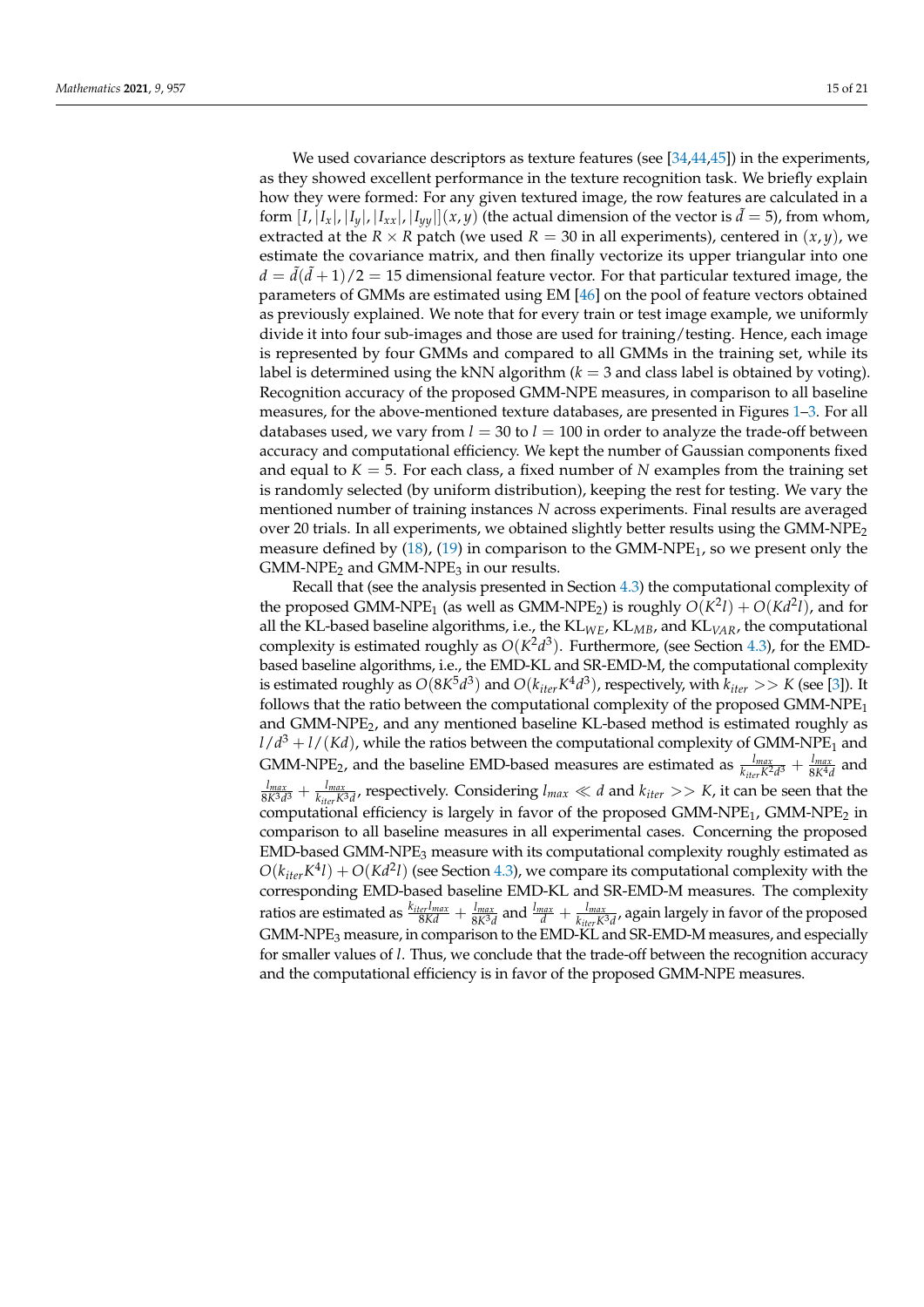

<span id="page-15-0"></span>Figure 1. Classification rate vs. the number of training examples for the UMD texture database for the proposed method in comparison to baseline methods.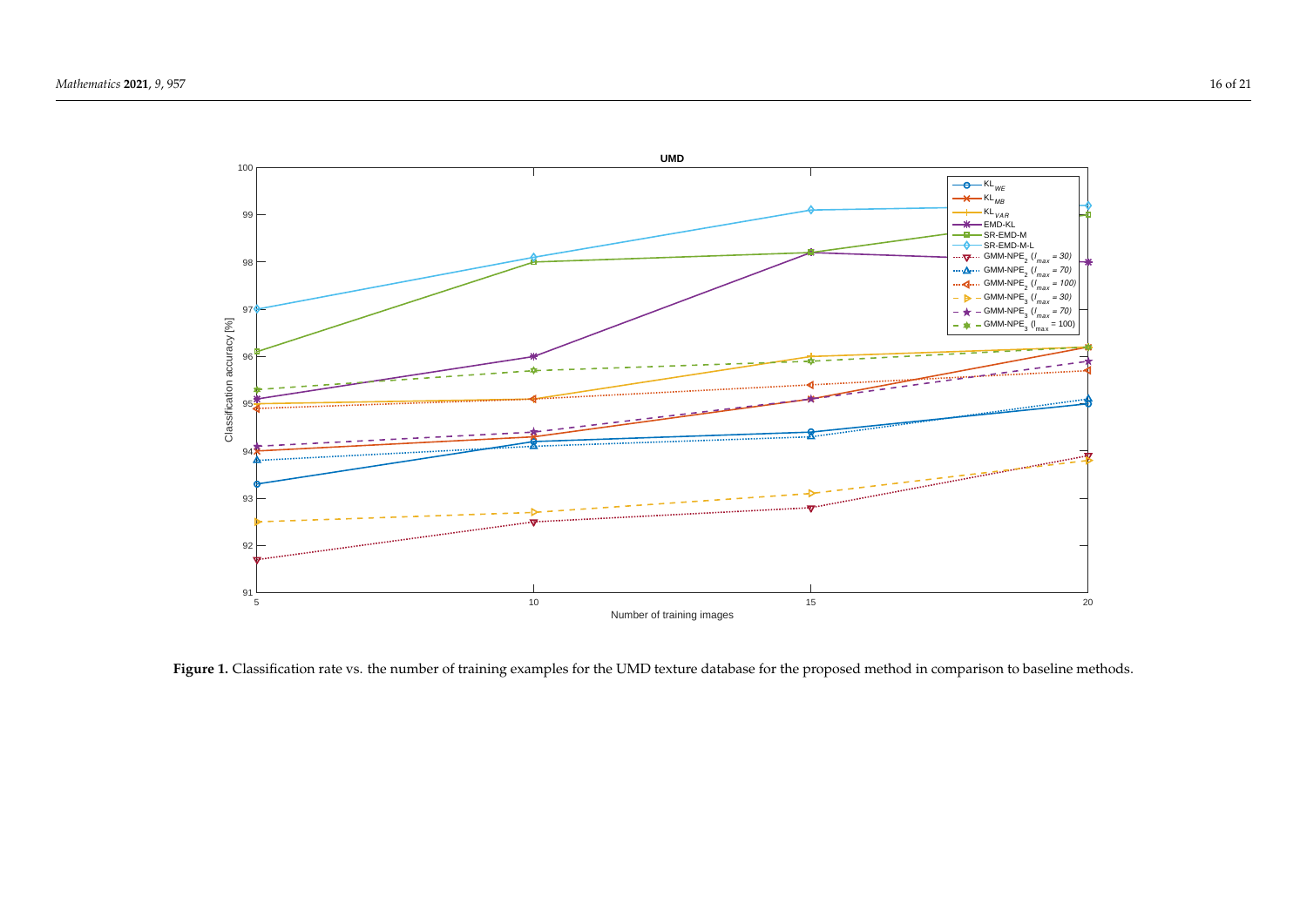

**Figure 2.** Classification rate vs. the number of training examples for the CUReT texture database for the proposed method in comparison to baseline methods.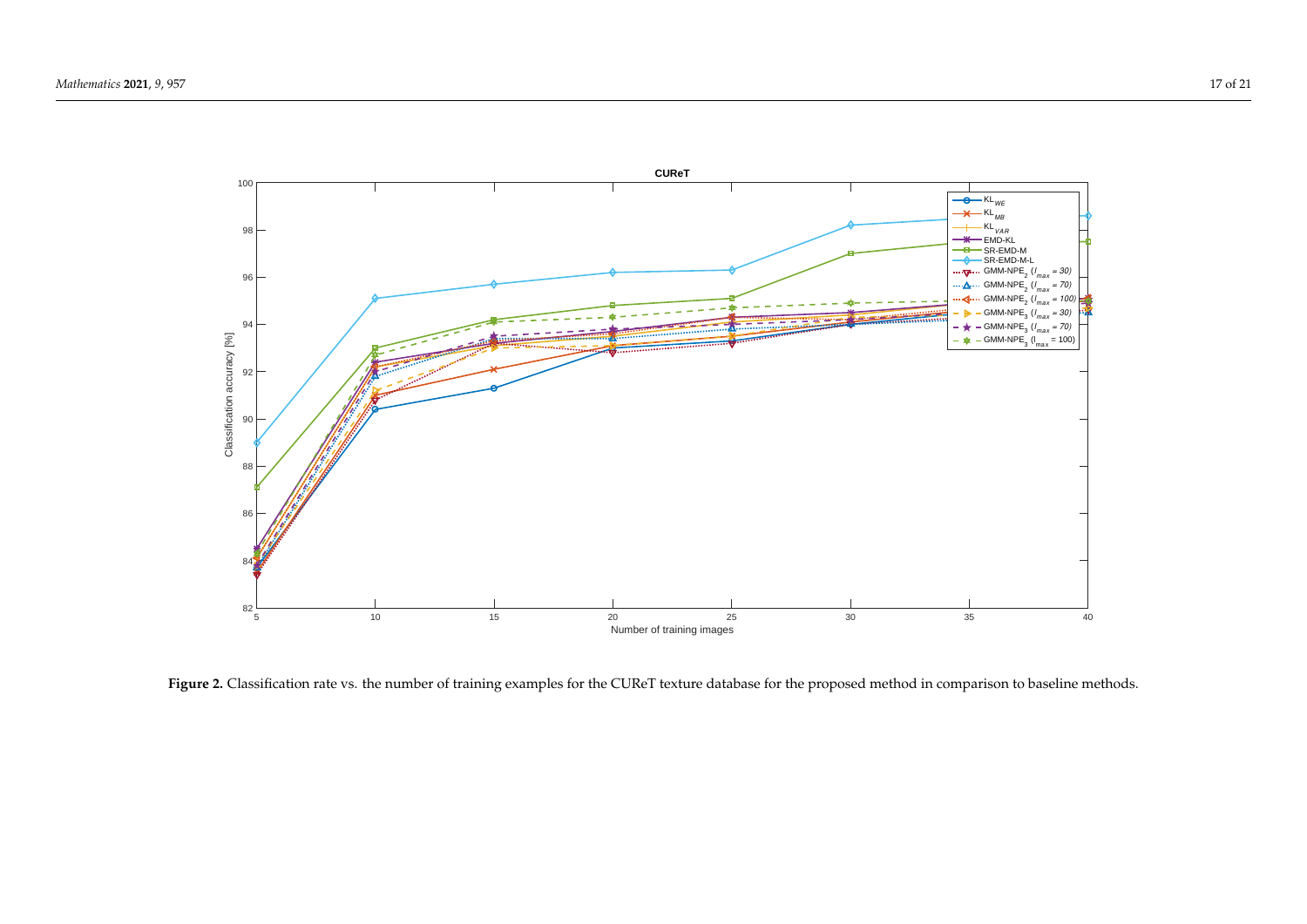

<span id="page-17-0"></span>Figure 3. Classification rate vs. the number of training examples for the KTH-TIPS texture database for the proposed method in comparison to baseline methods.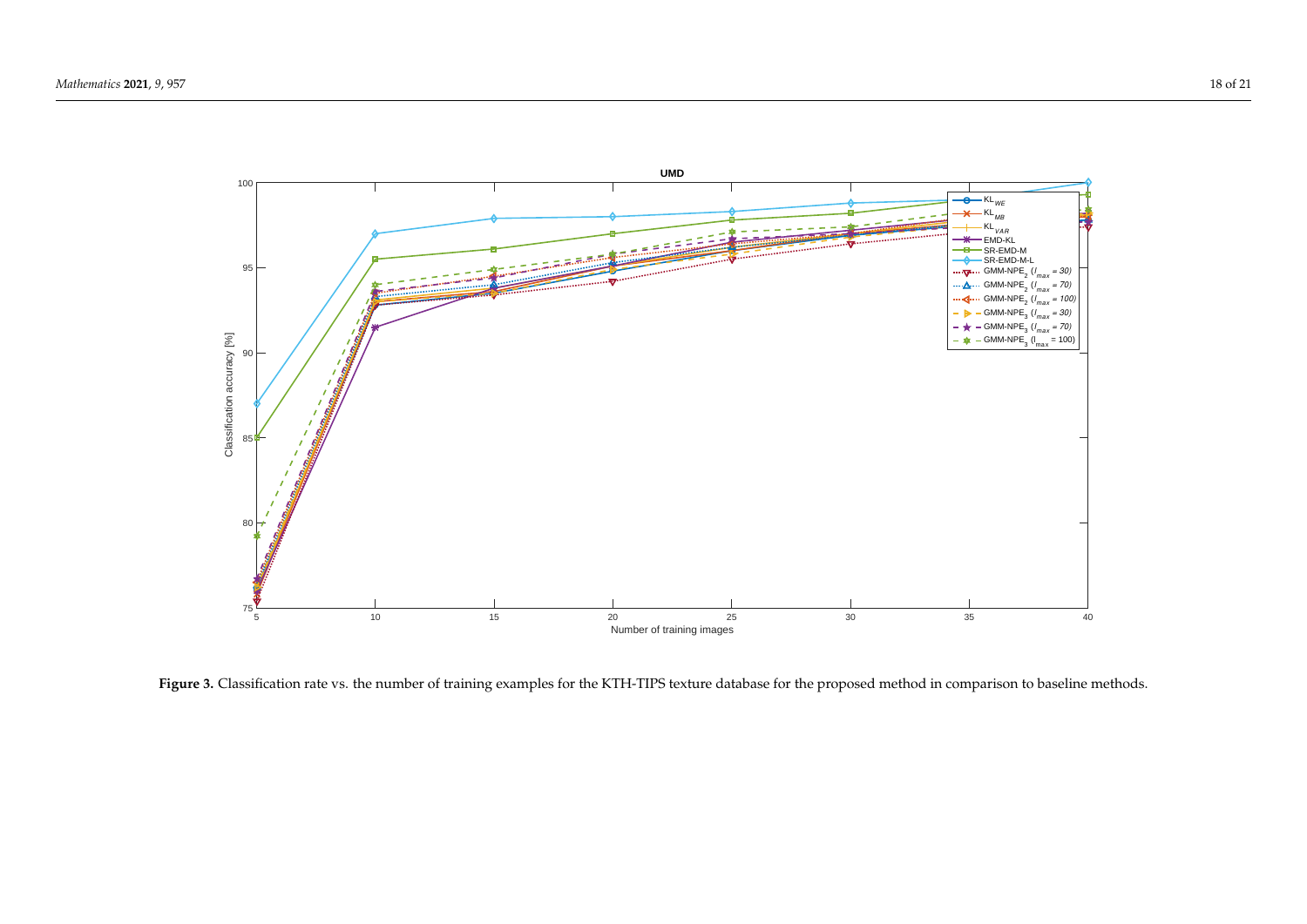In Table  $9$ , CPU processing times are presented for the proposed GMM-NPE<sub>1</sub> and GMM-NPE<sup>2</sup> measures, in comparison to the baseline KL*WE*, KL*MB*, KL*VAR*, and EMD-KL measures. The results are obtained as CPU processing times needed for the evaluation of measures of similarity between two GMMs in 100 trials. All GMMs are learned using randomly chosen example images from KTH-TIPS texture classification database. For all the experiments, we set  $k_{iter} = 20$ ,  $d = 15$  and  $l_{max} = 30$ ,  $l_{max} = 70$ , or  $l_{max} = 100$ . It can be seen that the proposed GMM-NPE measure provides significantly lower CPU processing times in comparison to all baseline measures when there is a significant reduction in dimensionality of the original parameter space, i.e.,  $l_{max} = 30$  and  $l_{max} = 60$ , where the original Euclidian parameter space is of dimension  $n = 120$ . However, in the case of a relatively insignificant reduction in dimensionality, i.e., *lmax* = 100, the performances in terms of computational complexity deteriorate significantly for the GMM-NPE measures. These results are consistent concerning the computational bounds given for the proposed and the baseline measures given in Section [4.3.](#page-9-1) The experiments were conducted on a workstation equipped with one 2.3 GHz CPU and 6 GB RAM.

<span id="page-18-0"></span>**Table 9.** Average processing CPU times for the proposed GMM-NPEs, in comparison to the baseline measures, as a function of number of GMM components *K* used, as well as dimension of the reduced space *lmax* (unit: [ms]).

| K                   | 5    |      |      |       | 10   |       |       | 15   |       |       | 20   |       |  |
|---------------------|------|------|------|-------|------|-------|-------|------|-------|-------|------|-------|--|
| $KL_{WE}$           | 17.6 |      |      | 70.5  |      |       | 159.2 |      |       | 282.3 |      |       |  |
| $KL_{MB}$           | 14.7 |      |      | 80.1  |      |       | 187.3 |      |       | 323.4 |      |       |  |
| $KL$ <sub>VAR</sub> | 32.9 |      |      | 128.0 |      |       | 297.5 |      |       | 528.3 |      |       |  |
| <b>EMD-KL</b>       |      | 49.3 |      | 1987  |      | 15102 |       |      | 61123 |       |      |       |  |
| $\iota_{max}$       | 30   | 60   | 100  | 30    | 60   | 100   | 30    | 60   | 100   | 30    | 60   | 100   |  |
| $GMM-NPE1$          | 7.2  | 14.4 | 23.9 | 14.7  | 29.6 | 49.3  | 22.1  | 46.2 | 74.8  | 30.8  | 62.1 | 101.6 |  |
| $GMM-NPE2$          | 7.4  | 14.7 | 24.2 | 14.9  | 30.2 | 49.6  | 22.3  | 46.5 | 74.9  | 31.1  | 62.4 | 101.9 |  |

The proposed methodology could also be applied in realistic personalization and recommendation application scenarios presented in [\[47\]](#page-20-19). Namely, user profile features obtained in this process could store history over time, and therefore, the covariance matrix could be estimated in the learning phase. The transformation matrix could be formed as presented in Sections [3](#page-4-0) and [4.1,](#page-5-1) and the covariance which represents any particular user could be projected and represented by low dimensional vector representatives. In the exploitation phase, stored features collected from users in some predefined period of time could also be used in order to form covariances which could then be projected. The measure of similarity between a user and item could then be computed by using similarity measures and the procedure proposed in Section [4.2.](#page-7-1)

**Author Contributions:** Conceptualization, M.J., L.K.; data curation, B.P.; formal analysis, L.K.; funding acquisition, L.C., R.C.; investigation, M.J., R.C.; methodology M.J., L.K.; project administration, L.C.; software, B.P.; supervision, L.C., R.C.; visualization, L.K.; writing—original draft, M.J., L.K.; Writing—review and editing, L.K., B.P. All authors have read and agreed to the published version of the manuscript.

**Funding:** This research was funded by Science Fund of the Republic of Serbia grant number #6524560, and Serbian Ministry of Education, Science and Technological Development grant number 45103- 68/2020-14/200156.

**Institutional Review Board Statement:** Not applicable.

**Informed Consent Statement:** Not applicable.

**Data Availability Statement:** Not applicable.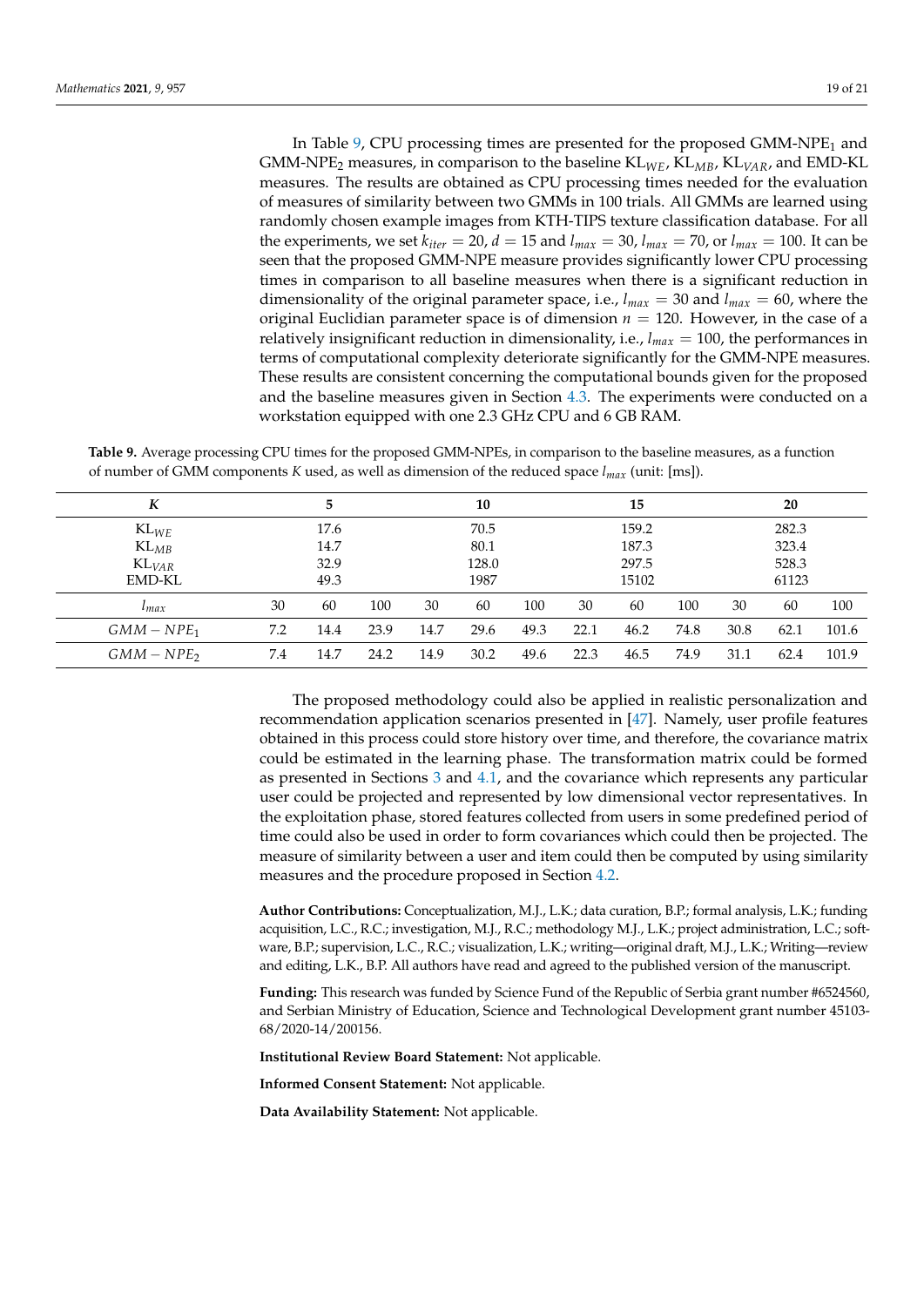**Acknowledgments:** This research was supported by the Science Fund of the Republic of Serbia, #6524560, AI-S-ADAPT, and by the Serbian Ministry of Education, Science and Technological Development through the project no. 451 03-68/2020-14/200156: "Innovative Scientific and Artistic Research from the Faculty of Technical Sciences Activity Domain".

**Conflicts of Interest:** The authors declare that there is no conflict of interest.

## **References**

- <span id="page-19-0"></span>1. Goldberger, J.; Aronowitz, H. A Distance measure Between GMMs Based on the Unscented Transform and its Application to Speaker Recognition. In Proceedings of the INTERSPEECH 1985–1988, Lisbon, Portugal, 4–8 September 2005.
- <span id="page-19-1"></span>2. Goldberger, J.; Gordon, S.; Greenspan, H. An Efficient Image Similarity Measure based on Approximations of KL-Divergence Between Two Gaussian Mixtures. In Proceedings of the Ninth IEEE International Conference on Computer Vision, Nice, France, 13–16 October 2003; Volume 1, pp. 487–493.
- <span id="page-19-2"></span>3. Li, P.; Wang, Q.; Zhang, L. A Novel Earth Mover Distance Methodology for Image Matching with Gaussian Mixture Models. In Proceedings of the IEEE International Conference on Computer Vision, Sydney, Australia, 1–8 December 2013; pp. 1689–1696.
- <span id="page-19-3"></span>4. Krstanović, L.; Ralević, N.M.; Zlokolica, V.; Obradović, R.; Mišković, D.; Janev, M.; Popović, B. GMMs Similarity Measure Based on LPP-like Projection of the Parameter Space. *Expert Syst. Appl.* **2016**, *66*, 136–148. [\[CrossRef\]](http://doi.org/10.1016/j.eswa.2016.09.014)
- <span id="page-19-4"></span>5. Beecks, C.; Ivanescu, A.M.; Kirchhoff, S.; Seidl, T. Modeling image similarity by Gaussian mixture models and the signature quadratic form distance. In Proceedings of the 2011 International Conference on Computer Vision, Barcelona, Spain, 6–13 November 2011.
- <span id="page-19-16"></span>6. Wu, Y.; Chan, K.L.; Huang, Y. Image texture classification based on finite Gaussian mixture models. In Proceedings of the Workshop on Texture Analysis and Synthesis, ICCV, Nice, France, 17 October 2003; pp. 107–112.
- <span id="page-19-7"></span>7. Hao, H.; Wang, Q.; Li, P.; Zhang, L. Evaluation of ground distances and features in EMD-based GMM matching for texture classification. *Pattern Recognit.* **2016**, *57*, 152–163. [\[CrossRef\]](http://dx.doi.org/10.1016/j.patcog.2016.03.001)
- <span id="page-19-5"></span>8. Lazebnik, S.; Schmid, C.; Ponce, J. A Sparse Texture Representation Using Local Affine Regions. *IEEE Trans. Pattern Anal. Mach. Intell.* **2005**, *27*, 1265–1278. [\[CrossRef\]](http://dx.doi.org/10.1109/TPAMI.2005.151)
- <span id="page-19-6"></span>9. Dilokthanakul, N.; Mediano, P.A.M.; Garnelo, M.; Lee, M.C.H.; Salimbeni, H.; Arulkumaran, K.; Shanahan, M. Deep unsupervised clustring with Gaussian mixture variational autoencoders. *arXiv* **2017**, arXiv:1611.02648v2.
- <span id="page-19-8"></span>10. Durrieu, J.-L.; Thiran, J.-P.; Kelly, F. Lower and upper bounds for approximation of the Kullback-Leibler divergence between Gaussian mixture models. In Proceedings of the IEEE International Conference on Acoustics, Speech and Signal Processing (ICASSP), Kyoto, Japan, 25–30 March 2012; pp. 4833–4836.
- <span id="page-19-9"></span>11. Chernoff, H. A Measure of Asymptotic Efficiency for Tests of a Hypothesis Based on the sum of Observations. *Ann. Math. Stat.* **1952**, *23*, 493–507. [\[CrossRef\]](http://dx.doi.org/10.1214/aoms/1177729330)
- 12. Bhattacharyya, A. On a measure of divergence between two statistical populations defined by their probability distributions. *Bull. Calcutta Math. Soc.* **1943**, *35*, 99–109.
- <span id="page-19-10"></span>13. Matusita, K. Decision rules based on the distance for problems of fit two samples and estimation. *Ann. Math. Stat.* **1955**, *26*, 631–640. [\[CrossRef\]](http://dx.doi.org/10.1214/aoms/1177728422)
- <span id="page-19-11"></span>14. Kullback, S. *Information Theory and Statistics*; Dover Publications Inc.: Mineola, NY, USA, 1968.
- <span id="page-19-12"></span>15. Kristan, M.; Leonardis, A.; Skoˇcaj, D. Multivariate online kernel density estimation with Gaussian kernels. *Pattern Recognit.* **2011**, *44*, 2630–2642. [\[CrossRef\]](http://dx.doi.org/10.1016/j.patcog.2011.03.019)
- <span id="page-19-13"></span>16. Lovric, M.; Min-Oo, M.; Ruh, E.A. Multivariate normal distributions parametrized as a Riemannian symmetric space. *JMVA* **2000**, *74*, 36–48. [\[CrossRef\]](http://dx.doi.org/10.1006/jmva.1999.1853)
- <span id="page-19-14"></span>17. Rubner, Y.; Tomasi, C.; Guibas, L. The Earth Mover's Distance as a Metric for Image Retrieval. *Int. J. Comput. Vis.* **2000**, *40*, 99–121. [\[CrossRef\]](http://dx.doi.org/10.1023/A:1026543900054)
- <span id="page-19-15"></span>18. Ling, H.; Okada, K. An efficient Earth Movers Distance algorithm for robust histogram comparison. *PAMI* **2007**, *29*, 840–853 [\[CrossRef\]](http://dx.doi.org/10.1109/TPAMI.2007.1058)
- <span id="page-19-17"></span>19. Belhumeur, P.; Hepanha, J.; Kriegman, D. Eigenfaces vs. Fisherfaces: Recognition using class specific linear projection. *IEEE Trans. Pattern Anal. Mach. Intell.* **1997**, *19*, 711–720. [\[CrossRef\]](http://dx.doi.org/10.1109/34.598228)
- <span id="page-19-18"></span>20. Liu, J.; Chen, S.; Tan, X.; Zhang, D. Comments on efficient and robust feature extraction by maximum margin criterion. *IEEE Trans. Neural Netw.* **2007**, *18*, 1862–1864.
- <span id="page-19-19"></span>21. Turk, M.; Pentland, A. Eigenfaces for recognition. *J. Cogn. Neurosci.* **1991**, *3*, 71–86. [\[CrossRef\]](http://dx.doi.org/10.1162/jocn.1991.3.1.71)
- <span id="page-19-20"></span>22. Tenenbaum, J. Mapping a manifold of perceptual observations. *Adv. Neural Inf. Process. Syst.* **1998**, *10*, 682–688.
- <span id="page-19-21"></span>23. Belkin, M.; Niyogi, P. Laplacian eigenmaps and spectral techniques for embedding and clustering. *NIPS* **2001**, *14*, 585–591.
- <span id="page-19-22"></span>24. He, X.; Niyogi, P. Locality preserving projections, Proceedings of Conference on Advances in Neural Information Processing Systems. *NIPS* **2003**, *16*, 153–160.
- <span id="page-19-23"></span>25. Roweis, S.; Saul, L. Nonlinear dimensionality reduction by locally linear embedding. *Science* **2000**, *290*, 2323–2326. [\[CrossRef\]](http://dx.doi.org/10.1126/science.290.5500.2323)
- <span id="page-19-24"></span>26. He, X.; Cai, D.; Yan, S.; Zhang, H.J. Neighborhood Preserving Embedding. In Proceedings of theTenth IEEE International Conference on Computer Vision ICCV'05, Beijing, China, 17–21 October 2005; Volume 1, pp. 17–21.
- <span id="page-19-25"></span>27. Goh, A.; Vidal, R. Clustering and Dimensionality Reduction on Riemannian Manifolds. In Proceedings of the IEEE Conference on Computer Vision and Pattern Recognition CVPR, Anchorage, AK, USA, 23–28 June 2008; pp. 1–7.